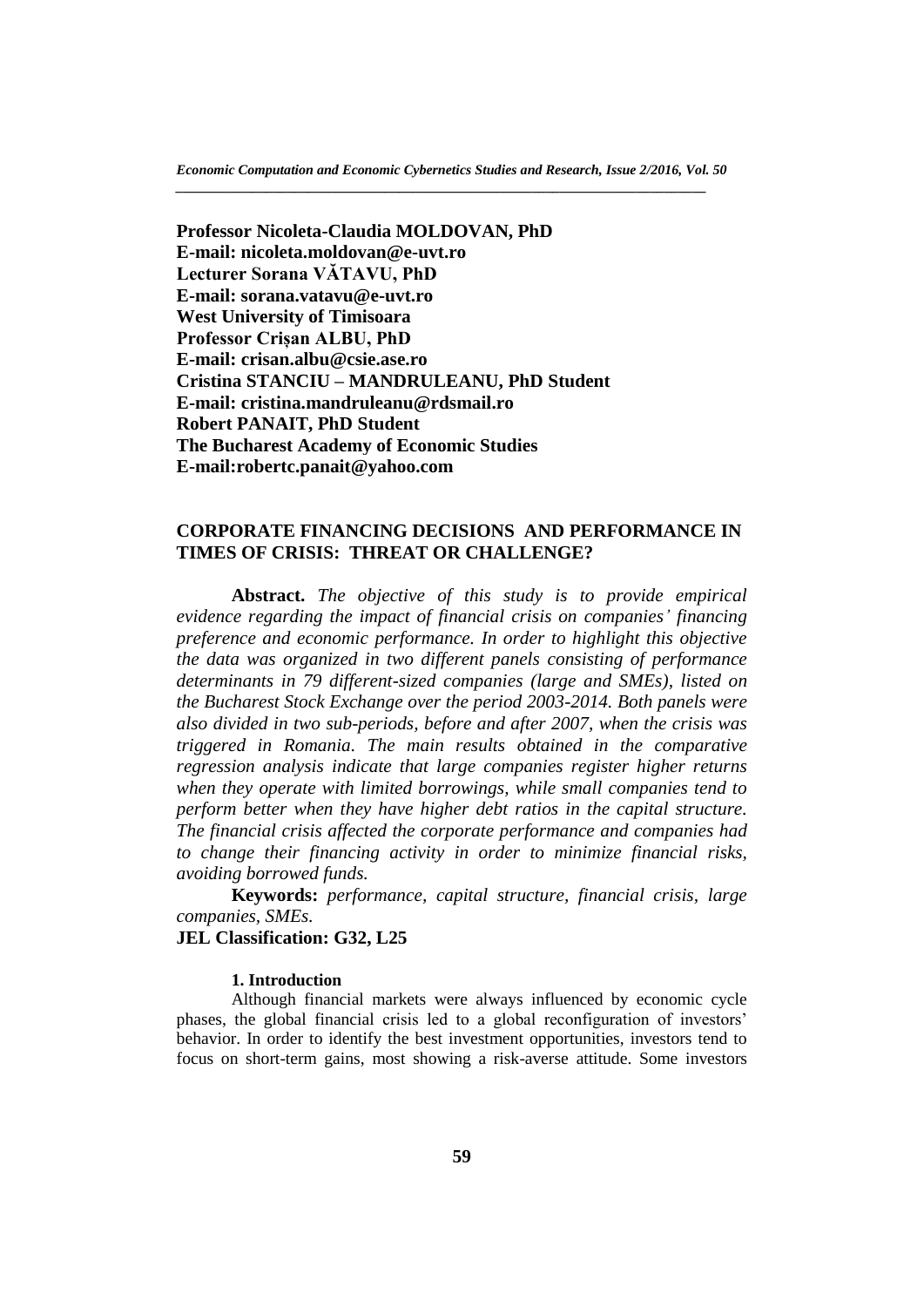base their decisions on technical analysis while less educated ones are not able to perceive market signals and may imitate others' actions. This generates a herding behavior which is more common in developing financial markets, such as the Romanian one. Besides, companies operating in developing countries rarely use share issuance when they are in need of resources, preferring to raise debt.

From its perspective, this study tries to answer multiple questions. The first is referred to the identification of relevant economic and financial indicators influencing corporate performance, and the second tries to reveal how the financial crisis affected the companies listed on Bucharest Stock Exchange since it was installed in Romania, causing a significant reduction of corporate performance and resizing the capital mix by diminishing access to borrowed resources. Many studies from the corporate finance literature focused on the relationship between financing decisions and performance, but little of them involved the analysis of individual performance of companies listed on Romania, during the crisis.

Financial crises may have different stages, but all reflect economic downturn, reduced productivity, asset price reduction, capital markets downsizing, financial institutions collapses and bankruptcies or high unemployment rate. Past crises, such as Great Depression in 1929 or Asian Crisis in 1997, developed over time inducing profound recessions with slow economic revival. Their causes were different: the Great Depression came as an effect of inefficient monetary policies and overinvestment, while the Asian Crisis was sudden and due to major investments with short-term maturities that caused instability. The global financial crisis developed in 2007-2008, over the breaking of speculative bubbles after a lack of transparency in the banking sector and high risks gathered. Companies operating in Romania reduced the number of employees and their activities facing significant declines in their returns.

Studies on Romanian companies focused primarily on determinants of capital structure, but the impact of financing decisions on performance was less analyzed and to our knowledge, did not consider a pre- and during crisis overview. Therefore, the theoretical perspective of this analysis is to frame the corporate performance during the crisis, based on financing behavior, asset composition, sales, earnings volatility and economic factors such as fiscal pressure and inflation.

The rest of the paper is organized as follows: Section 2 addresses some relevant literature regarding capital structure theories and their impact on corporate performance, considering economic conditions; Section 3 describes the research methodology; Section 4 discusses the descriptive analysis and Section 5 presents the empirical findings; Section 6 concludes.

### **2. Literature review**

The global financial crisis affected the performance of listed companies around the world, especially those operating in developing countries. Managers were constrained to look for survival solutions, sustainable over unstable economic periods with restrictive conditions. Decrease in profits, high risks and constant deterioration of results and performance reflect negative signals on the financial markets, so risk-averse investors sell their shares to protect against future company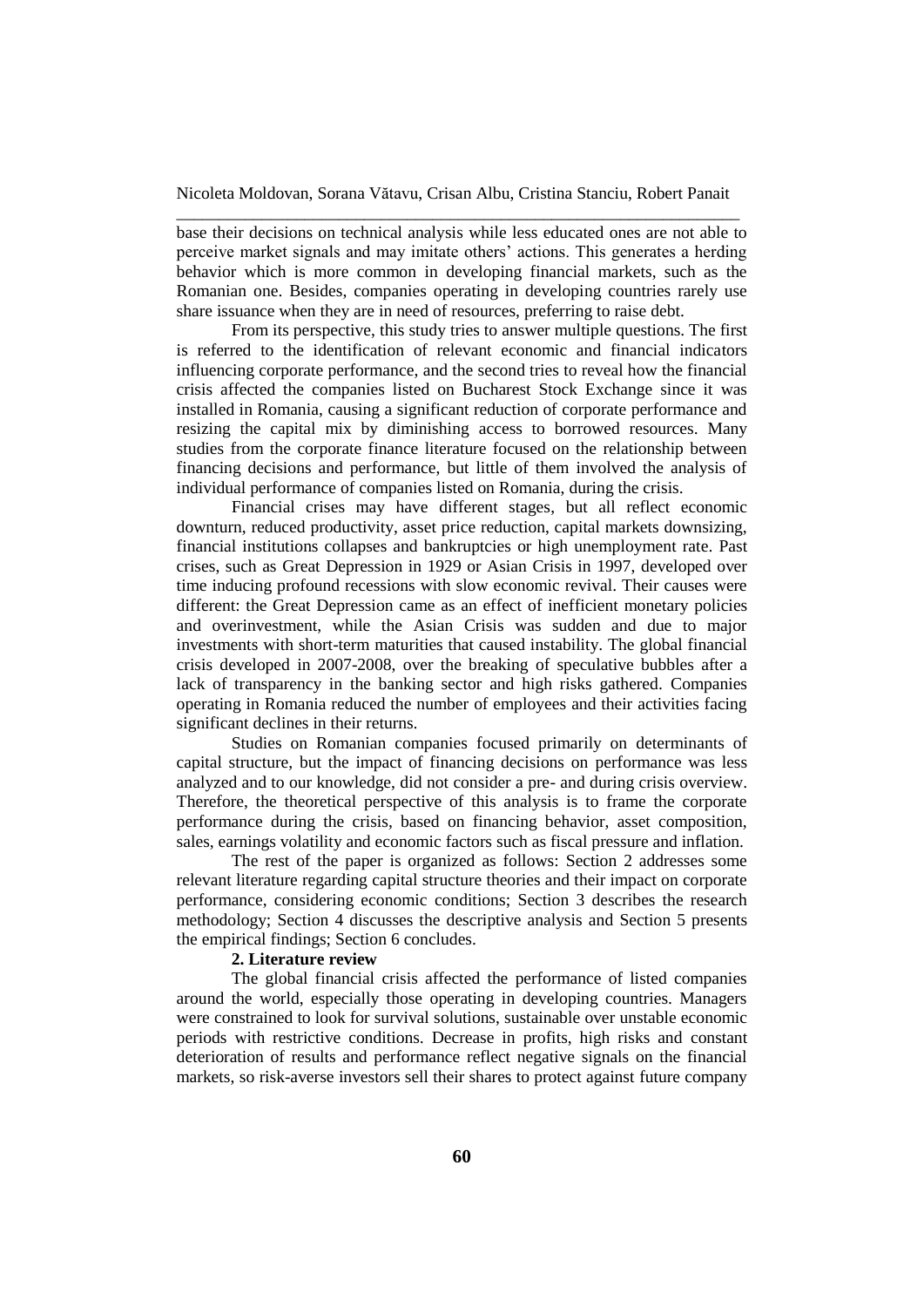degradation. Moreover, during the financial crisis, potential investors tend to be more skeptical in terms of the companies development opportunities avoiding large investments unless they provide certain profitability.

\_\_\_\_\_\_\_\_\_\_\_\_\_\_\_\_\_\_\_\_\_\_\_\_\_\_\_\_\_\_\_\_\_\_\_\_\_\_\_\_\_\_\_\_\_\_\_\_\_\_\_\_\_\_\_\_\_\_\_\_\_\_\_\_\_\_

Over time, major implications of investment and financing decisions on corporate performance and through various capital structure theories, namely the irrelevance theory, trade-off theory, agency theory, pecking order theory and market timing theory. However, in order to explain the contemporary financing decisions, the capital structure literature focuses on two competing models, Tradeoff and Pecking Order Theory. The first assumes a positive relationship between leverage and performance, while companies obtain the optimal leverage levelby balancing its costs and benefits. Some studies showed debt has a positive influence on assets performance, in relation to the company market value (Zeitun and Tian, 2007; Pirtea et al., 2015).Pecking Order Theory occurs when issuance costs of risky securities (transaction costs, costs related to information asymmetry etc.) outweigh the costs and benefits obtained by borrowing these funds. In such case, firms undertake new investments with various resources in the following order: retained profits, debt implying allow level of risk, debt with higher risks involved and only if they are able to face more financial pressure, companies resort to equity resource (Fama and French, 2004).In comparative studies of pecking order and trade-off theories, greater support was demonstrated for the first, mainly because it is based on empirical factsand identifies corporate behavior (Shyam-Sunder and Myers, 1999; Pirtea et al, 2014).Considering the main theories, our study has anew insight to approach both concurrently, opening the way to an analysis that tries to demonstrate the preference for various financing resources but also observe the impact of taxation on financing decisions and company performance in companies operating in Romania.

Baker and Wurgler (2002) examined new ways of defining financing decisions, disregarding the traditional theories of capital structure. They concluded that low-leverage companies raised funds when their valuations were high, and high-leverage companies were those that raised funds during low valuation. Deviations and fluctuations in market valuations have a large persistent impact on capital structure, over a decade long. Relating to Baker and Wurgler's study, we considered relevant the introduction of profitability variation in performance analysis, as a measure of financial risk.

Corporate policies are usually modeled on the conflict of interests between key stakeholders: managers, the majority of shareholders and external investors. As underlined by La Porta et al. (1998), one of the most important remedies for this problem is the legal protection consisting of laws and their executive quality. Depending on the country degree of development, legal protection of foreign investors has a significant variance. Legal systems based on common law rights offer foreign investors greater protection than systems based on civil law. Therefore, it is expected for common law countries to use more long-term debt and equity resources.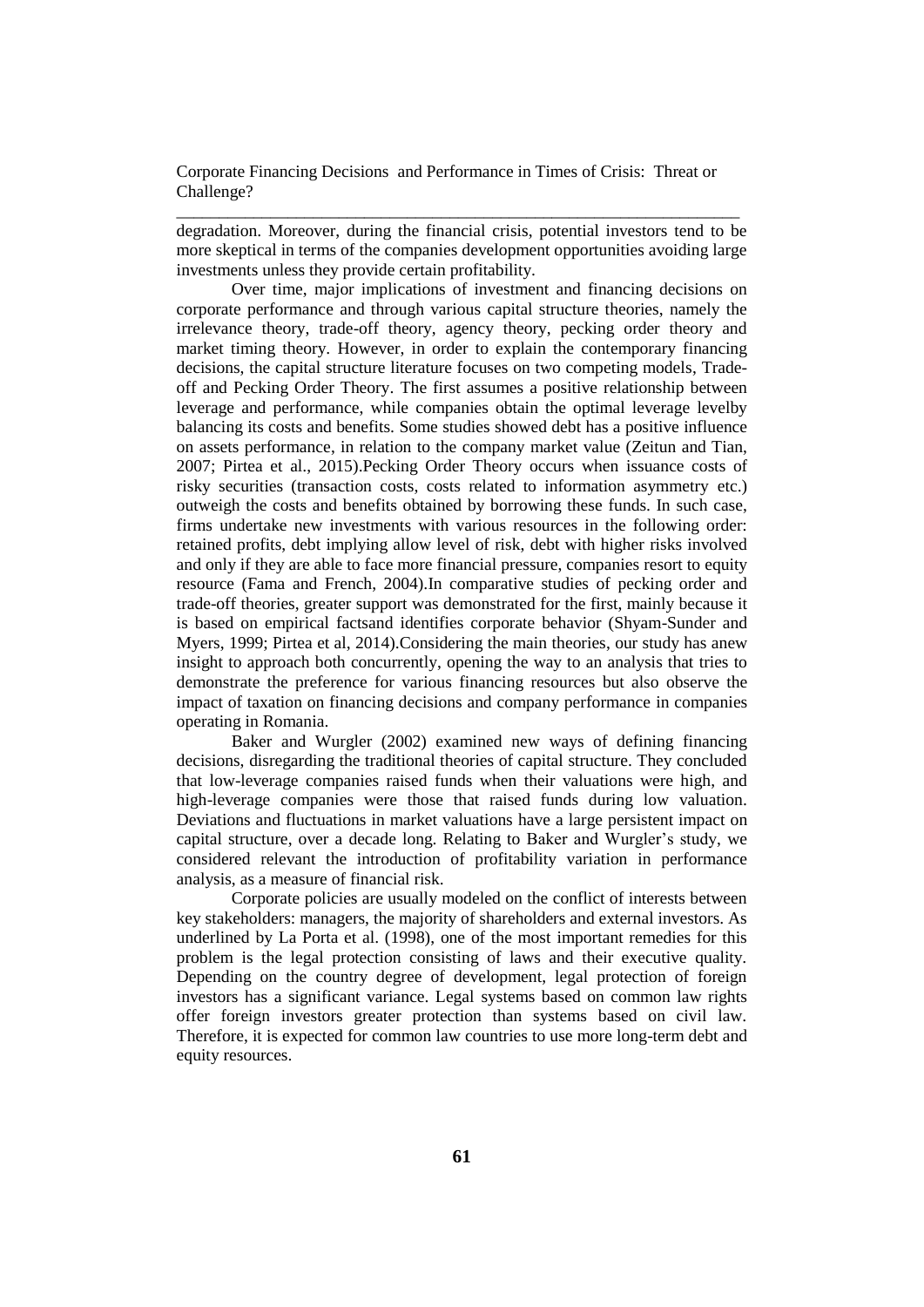The degree of legal enforcement is determined by the efficiency and integrity of the legal system, its power and impartiality. When the legal system displays a lack of integrity debt should be used in greater proportion than shareholders equity. It also makes greater use of short-term debt than long-term loans. Given the opportunistic environment offered by raising equity, the contract structure of debt is limited to the potential expropriation of investors' rights. When the legal system is poor in terms of integrity, companies are expected to choose short-term debt more often, since limited maturity period reduces creditors' expropriation possibility (Fan et al., 2012). Considering that the Romanian legal system has some of the characteristics mentioned, this study is expected to find that companies depend on internal resources and raise debt with short maturity when in need of external resources.

The economic conditions imposed by the capital market play a decisive role in corporate financing decisions. Developed financial markets ensure the applicability of the legal framework and protection of creditors and debtors. Besides the financial markets that have a direct impact on capital, other economic and political factors have a direct influence on the capital structure. Previous studies referring to comparative analysis of different countries (Rajan and Zingales, 1995; Booth et al., 2001) showed that gross domestic product and means of creditors' rights protection are economic factors with great influence on funding decisions. In countries with strict laws and stable economies, companies benefit of numerous investment opportunities, easily accessing borrowed funds.

Altogether, the capital structure-corporate performance relationship has been debated and studied over the decades without identifying a general theory applying to all companies, regardless of economic conditions or industries in which they operate. Although equity was always considered the most secured type of resource, involving reduced risks, studies discovered that debt does not necessarily affect performance indicators such as market valuation, share price evaluation or return on equity. Appreciation of share prices and increase in earnings are often independent of each other without exhibiting a systematic change of capital structure in order to increase shares value. However, the system is too complex to be identified and managed with a simple relationship between debt or equity ratios and performance, and thus this study comprises asset composition, sales, risk and economic factors such as fiscal pressure and inflation, means by which the relationship can be justified in detail.

#### **3. Data and methodology**

## **3.1 Samples and variables used**

Two samples gathered were classified based on the number of employees every company has. All the companies were listed on the Bucharest Stock Exchange (BSE) between 2003 and 2014. Indicators were computed annually, over the whole period, using the financial information from the summarized balance sheets. In order to obtain balanced panels, all the companies selected had their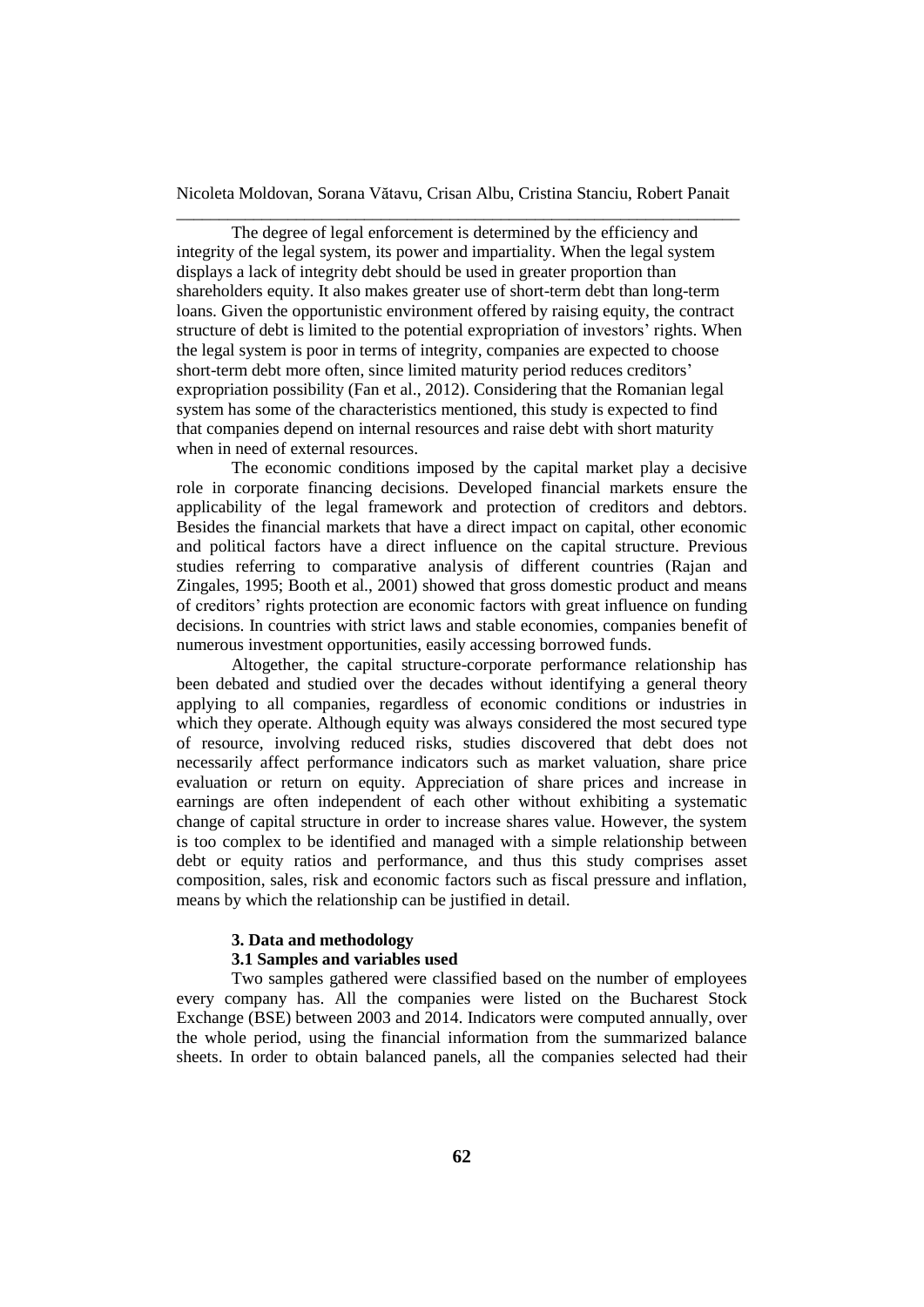financial data available every year, from 2003 until 2014.To ensure the results reliability, the following categories of companies were excluded from the samples:

\_\_\_\_\_\_\_\_\_\_\_\_\_\_\_\_\_\_\_\_\_\_\_\_\_\_\_\_\_\_\_\_\_\_\_\_\_\_\_\_\_\_\_\_\_\_\_\_\_\_\_\_\_\_\_\_\_\_\_\_\_\_\_\_\_\_

- delisted companies, those in dissolution stage or those registering negative equity values, in order to reduce the number of outliers;

- companies operating in the financial sector, as they have different regulations and specific requirements.

The financial performance should indicate the overall financial health of a company or how well companies use their assets in order to generate profits. Therefore, we consider return on assets, one of the most common profitability indicators. This performance proxy is the ratio of net income over total assets:

$$
ROA = \frac{Net Income}{TotalAssets} \tag{1}
$$

The capital structure will be expressed through shareholders equity ratio. Equity, along with debt, is the main component of the capital structure. It is defined by summing up the common and preferred stocks with the retained earnings. This type of capital represents a permanent type of funding used to support companies' investments and growth. Therefore, it refers to the capitalization of companies, and especially for the analysis of Romanian companies, it can be considered as one of the most suitable proxies of capital structure, as long as these companies prefer either equity or short-term debt for their financing. In addition, data for computing the shareholders equity ratio was collected from the balance sheets, and used in the following formula:

$$
Equity = \frac{ShareholdersEquity}{TotalAssets} \tag{2}
$$

Considering previous studies, the level of fixed assets in total assets, referred to as tangibility, has two conflicting influences on company performance. On one hand, studies focusing on developing countries with rather young capital markets, revealed a negative relationship between tangibility and profitability (Zeitun and Tian, 2007; Nunes et al., 2009).Accordingly, companies with large values of fixed assets tend to be less profitable. On the other hand, earlier studies such as Himmelberg et al. (1999) indicated a positive effect. In this case, fixed assets played the role of collateral ensuring a better control while they are closely monitored by their creditors. Moreover, higher values of fixed assets tend to reduce agency conflict between creditors, managers and shareholders. In order to test the impact of tangibility on the performance of Romanian companies, the ratio (tang) is the fixed assets value over total assets:

$$
tang = \frac{FixedAssets}{TotalAssets} \tag{3}
$$

Studies focusing on this performance topic often use assets or sales in order to reflect the companies' dimension (Rajan and Zingales, 1995; Pirtea et al., 2014). In this context, the analysis already refers to different sized companies, in term of their employees, but this supplementary size variable will be calculated as logarithm of sales turnover. The logarithm procedure is computed in order to level up the values of the sales turnover to the rest of the ratios used as dependent and explanatory variables.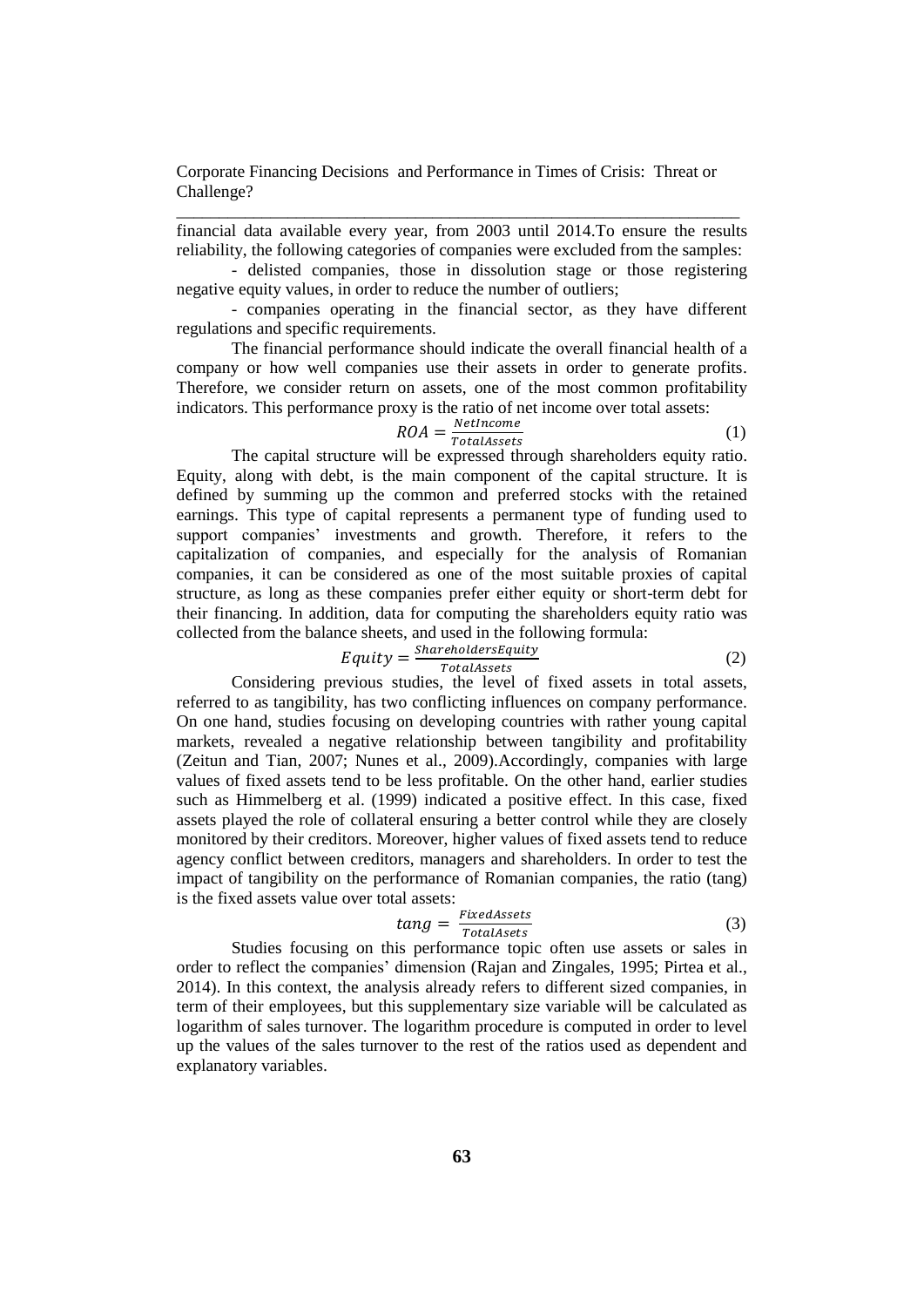# $size = log(SalesTurnover)$  (4)

Liquidity ratios have an essential role in determining profitability. Some consider them performance indicators as they are measure of income sources, reflecting how safe the operating activities are and how long is the process of converting current assets, such as inventories and accounts receivables, into cash. However, high liquidity ratios do not always indicate a risk-aversion; sometimes they are a sign of poor management of current assets, especially when it comes tothe current assets previously mentioned. Deloof (2003) argued that companies with higher levels of liquidity have more investment opportunities over the long term especially when they focus on innovation and research and development. This way, they compensate for their reduced values of fixed assets. The explanatory variable used in this study is the current ratio:

$$
liquid = \frac{CurrentAssets}{Short-termdebt}
$$
 (5)

 $\frac{Short-termdebt}{Short-termdebt}$ <br>Business risk is measured by the standard deviation of the profitability divided by its average, which is actually the coefficient of variation for profitability. Although risky companies are expected to generate higher returns, well-capitalized companies are usually less risky but register lower profits. According to the trade-off theory, companies operating in hazardous environments have a higher probability of experiencing financial difficulties, facing greater financial and business risks. Referring to pre and during crises periods, the analysis also focuses on how earnings volatility and higher risks reflect on performance.

$$
risk = \frac{stdev(\frac{Earningsbeforeinterestandtax)}{TotalAssets})}{average(\frac{Earningsbeforeinterestandtax}{TotalAssets})}
$$
(6)

Related to state specific factors, taxation will also be included in the analysis. Given the fiscal savings, achieved through interest payments, it is important that companies understand the benefits of using borrowed capital especially when tax rate of corporate income and profits are increasing. This would not necessarily be the case for Romanian companies which avoid long-term debt in order to reduce their financial risks. Moreover, in Romania the standard corporate income tax rate is 16%, while micro-companies are required to pay a 3% tax on revenue and foreign companies that have representative offices operating in Romania pay an annual fixed tax of 4,000 Euros, regardless of their profits. In this study, the tax variable is the ratio of tax over earnings before interest and tax:

$$
tax = \frac{Taxpaid}{Earningsbeforeinterestandtax}
$$
 (7)

In order to capture the exogenous influence of macroeconomic conditions, we also considered the rate of inflation and the presence of crisis. The inflation variable is the annual variation of the harmonized indices of consumer prices. Wasiuzzaman and Tarmizi (2010) argue that a positive effect of inflation on profitability may come as banks and creditors are able to anticipate inflation and adjust their interest rates accordingly. Therefore, they gain more profits before costs increase. However, companies would not be able to react so quickly. Instead, they suffer from costs increase, which is even stronger when the inflation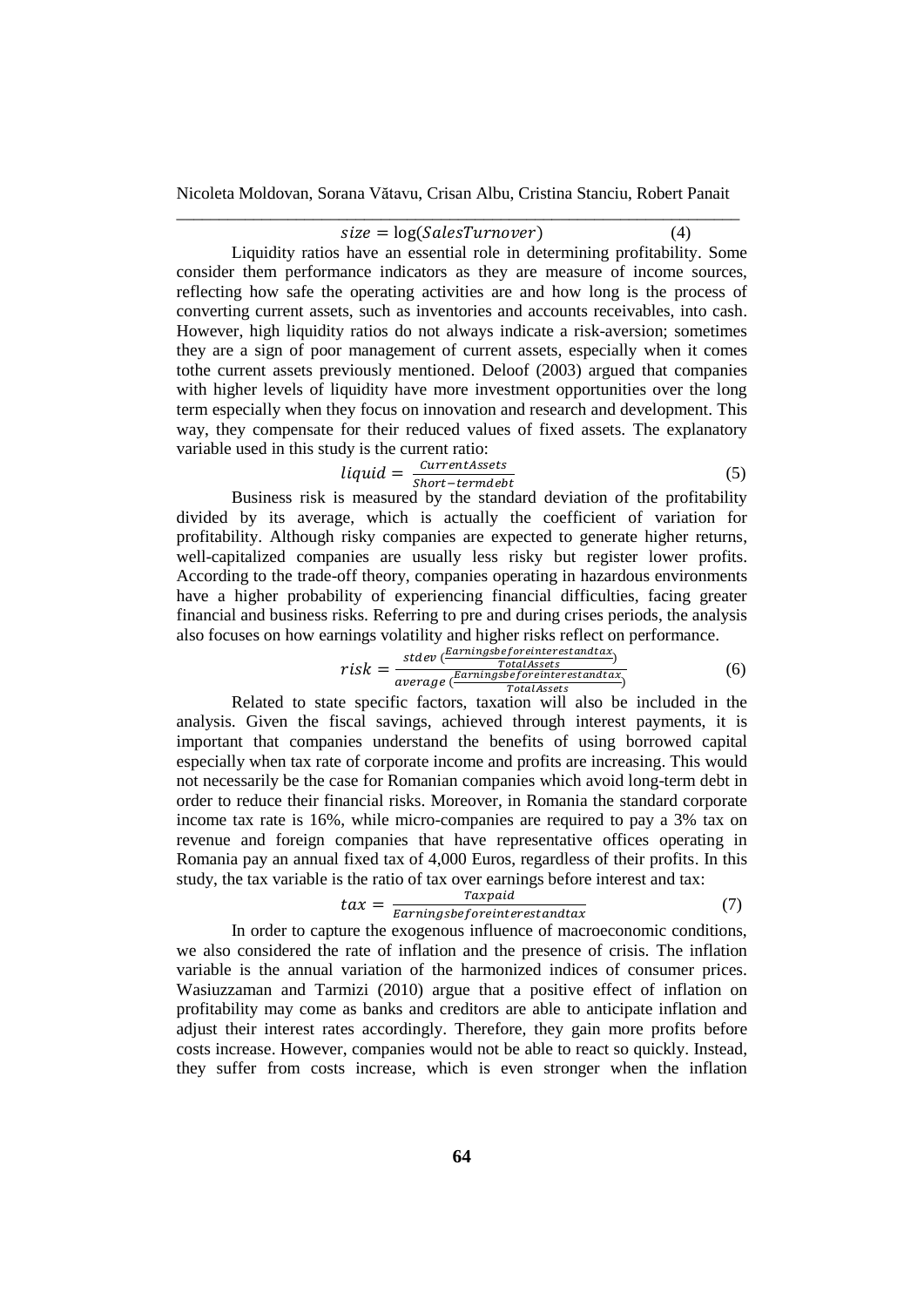fluctuations are not anticipated. Crisis is the last variable included in the model, a dummy variable with 0values between 2003 and 2007, and 1 starting from 2008, capturing the financial crisis period.

\_\_\_\_\_\_\_\_\_\_\_\_\_\_\_\_\_\_\_\_\_\_\_\_\_\_\_\_\_\_\_\_\_\_\_\_\_\_\_\_\_\_\_\_\_\_\_\_\_\_\_\_\_\_\_\_\_\_\_\_\_\_\_\_\_\_

#### **3.2 Methodology**

This paper intends to evaluate economic performance of companies listed on BSE over the long term, but also before and after 2007, in order to capture to what extent corporate performance was affected by the financial crisis. Performance will be considered as a function of various financial and economic indicators, internal or exogenous to companies, as presented in equation (8):

Performance = f (equity, tangibility, size, liquidity, business risk,

tax, inflation, crisis) (8)

The following equation expresses the linear model of performance:

 $ROA_{it} = \alpha_i + \beta_1$  Equity<sub>it</sub> +  $\beta_2$  tang<sub>it</sub> +  $\beta_3$  size<sub>it</sub> +  $\beta_4$  liquid<sub>it</sub> +  $\beta_5$  risk<sub>it</sub>

$$
+\beta_6 \text{tax}_{it} + \beta_7 \text{inflation}_{t} + \beta_8 \text{Crisis}_{t} + \varepsilon_{it}
$$
\n(9)

where  $\alpha_i$  represents the unknown intercept of every company,  $i = 1...41$  for the sample with large companies and  $i = 1...38$  for the sample with SMEs, t is the year analyzed ( $t = 2003...2014$ ). Bs are the coefficients of each explanatory variable, and  $\varepsilon_{it}$  is the error term.

The first stage of analysis refers to descriptive statistics and variables dynamics, capturing at a first glance the main influences over the economic activity of companies. Then, performance will be evaluated in terms of economic and financial indicators which play the role of explanatory variables in regression analysis. In order to test if the independent variables have a persistent influence on return on assets, comparative regression analysis will be conducted, starting with Pooled Ordinary Least Square (OLS), continuing with Fixed Effect (FE) and Random Effect (RE) models on panels of different-sized companies and time periods. The main advantage of panel data analysis is that it accounts for individual heterogeneity, controlling for unobserved differences in business practices across companies and time. Moreover, by means of Hausman Test, the accuracy of FE or RE model results can be determined. If the individual characteristics of companies are time-invariant the fixed effect model is recommended, while the random effect model is more appropriate when variation across entities is random and uncorrelated with explanatory variables.

An endogeneity issue is raised in terms of the inverse causality of exogenous variables towards the dependent variable. Linear regression methods such as OLS, FE and RE models may return inaccurate estimates under these conditions. To solve this problem, the generalized method of moments (GMM) proposed by Arellano and Bover (1995) and Blundell and Bond (1998) can provide solutions to simultaneity bias, reverse causality and potentially omitted variables, being employed as a final stage of analysis. This is a dynamic method used to solve endogeneity issues through a series of instrumental variables generated from lagged dependent variables.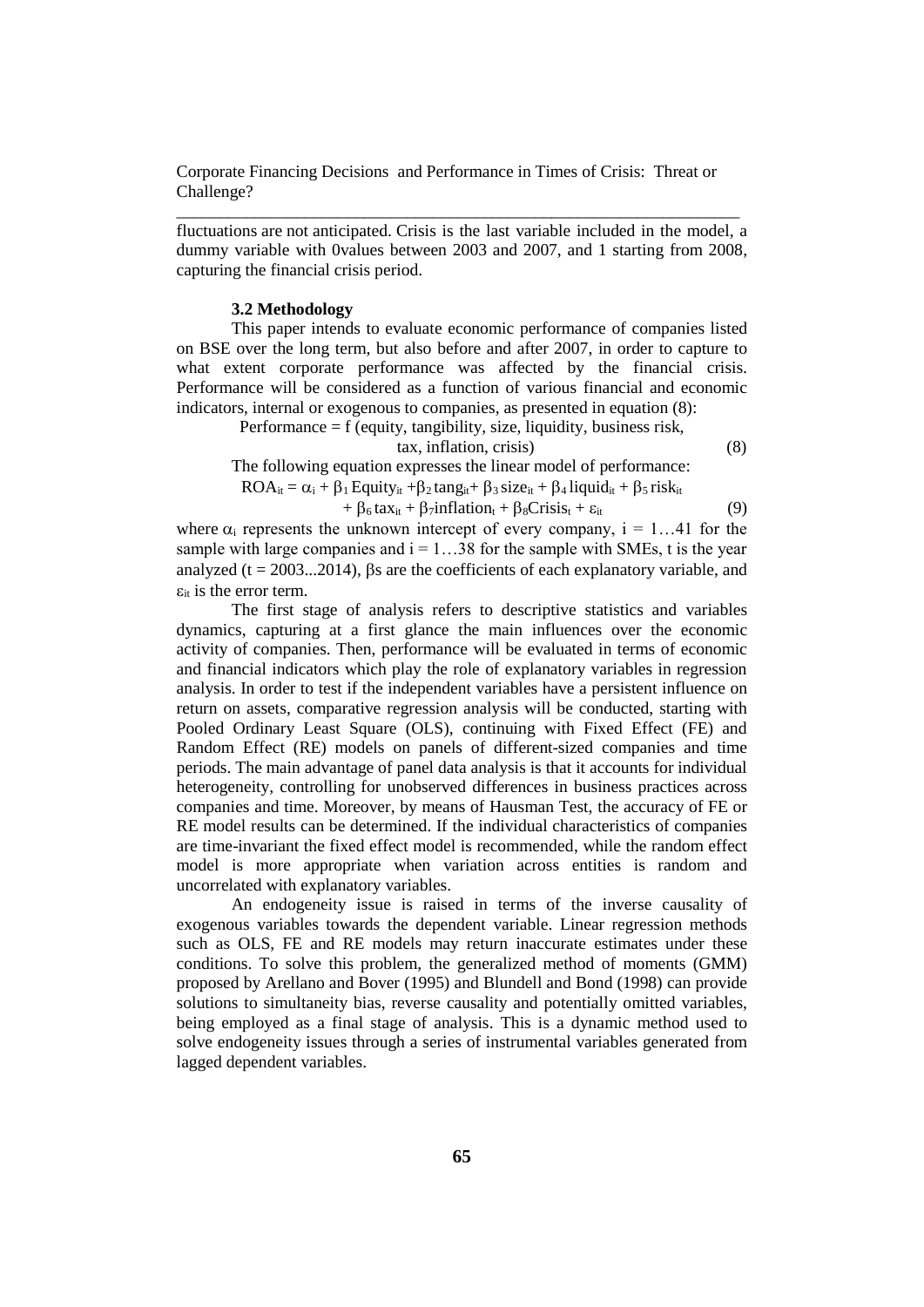#### **4. Descriptive analysis**

The return on assets mean indicates a limited economic efficiency for most Romanian companies listed on BSE (3.8%). The average total equity ratio demonstrates a preference for internal resources, as shareholders' equity represents approximately 65% of the capital structure. Regardless of the industries in which companies operate, the level of fixed assets is greater than current assets. On average, companies listed on BSE own just below 60% of fixed assets from their total assets. The level of sales turnover, reflecting the size variable, is large for most companies. With an average of 7.93, the size variable reflects annual sales of 85million lei. Disregarding the extreme values of liquidity ratio, for most companies comprised in the panels, short-term debt covers around 37% of their current assets. In theory, a liquidity ratio of two is normal and companies exceeding this value are likely to have an improper management of current assets. Although this degree might be problematic over long term, the "optimal" liquidity level is also specific to the industries in which companies operate. The business risk proxy shows volatile earnings: although based on the average risk Romanian companies do not face highly unstable earnings over long periods of time, the standard deviation of this variable is larger than its mean. Companies listed on the Bucharest Stock Exchange pay an average of 18.6% of their gross earnings as taxes. This is very close to the corporate income tax of 16% supported by all businesses except micro enterprises and foreign companies that have representation offices operating in Romania. According to the national statistic, inflation rate varied from 14.1% to less than 2%, with an average of 6.7% for the period analyzed.

| Variable    | Mean  | Std. Dev. | Min      | Max    |
|-------------|-------|-----------|----------|--------|
| <b>ROA</b>  | 0.038 | 0.093     | $-0.432$ | 0.777  |
| Equity      | 0.655 | 0.211     |          |        |
| Tang        | 0.581 | 0.175     | 0.132    | 0.997  |
| <b>Size</b> | 7.928 | 0.92      |          | 10.29  |
| Liquid      | 2.675 | 2.632     | 0.011    | 18.701 |
| Risk        | 0.479 | 1.799     | $-8.353$ | 7.737  |
| Tax         | 0.186 | 0.172     |          | 0.975  |
| Inflation   | 0.067 | 0.035     | 0.014    | 0.141  |

**Table 4.1 Descriptive statistics**

According to Fig. 4.1, for the overall period, SMEs perform better. However, in comparison to large companies, small and medium firms experienced a much stronger decrease. In the early years of the period analyzed, the average return on assets registered was above 10%. Net income gradually decreased until the SMEs listed on BSE registered, on average, a very low return on assets, almost null. During the financial crisis these companies had a boost in 2012 and 2013, when their economic performance exceeded 2%. Large companies reflect more volatile return on assets, varying from 5-7% in the first five years of the analysis, to approximately 3% after the crisis. As long as these companies do not face a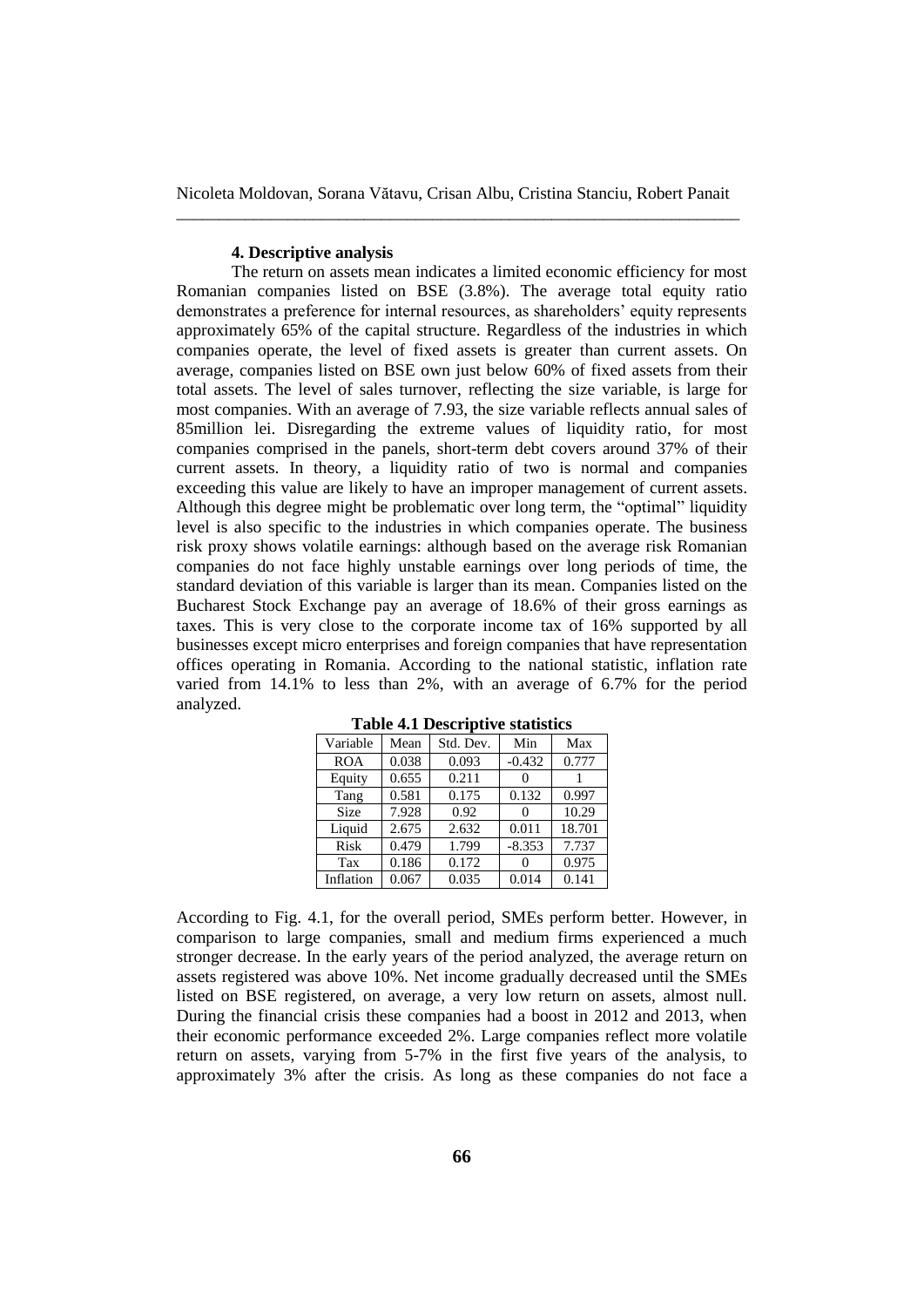constant decrease, it can be assumed that they were affected by the financial crisis to a smaller extent. However, most large companies registered very low net income in 2013, as indicated by the average return on assets of approximately zero.

\_\_\_\_\_\_\_\_\_\_\_\_\_\_\_\_\_\_\_\_\_\_\_\_\_\_\_\_\_\_\_\_\_\_\_\_\_\_\_\_\_\_\_\_\_\_\_\_\_\_\_\_\_\_\_\_\_\_\_\_\_\_\_\_\_\_



**Figure 4.1. Return on assets - large companies versus SMEs**

Regardless of their number of employees, all the companies analyzed have a preference for equity. The second common resource used by companies operating in Romania is current debt, while debt with extensive maturity represents below10% of the capital structure. More specifically, the capital structure in large companies consists of 60-70% internal resources. In small and medium companies this ratio is slightly higher, with a maximum average in 2009, when the equity ratio was approximately 75% of the capital. Since the crisis started, the trend of total equity decreased, while the needs for resources were covered on the basis of current liabilities.



**Figure 4.2. Capital structure ratios - large companies**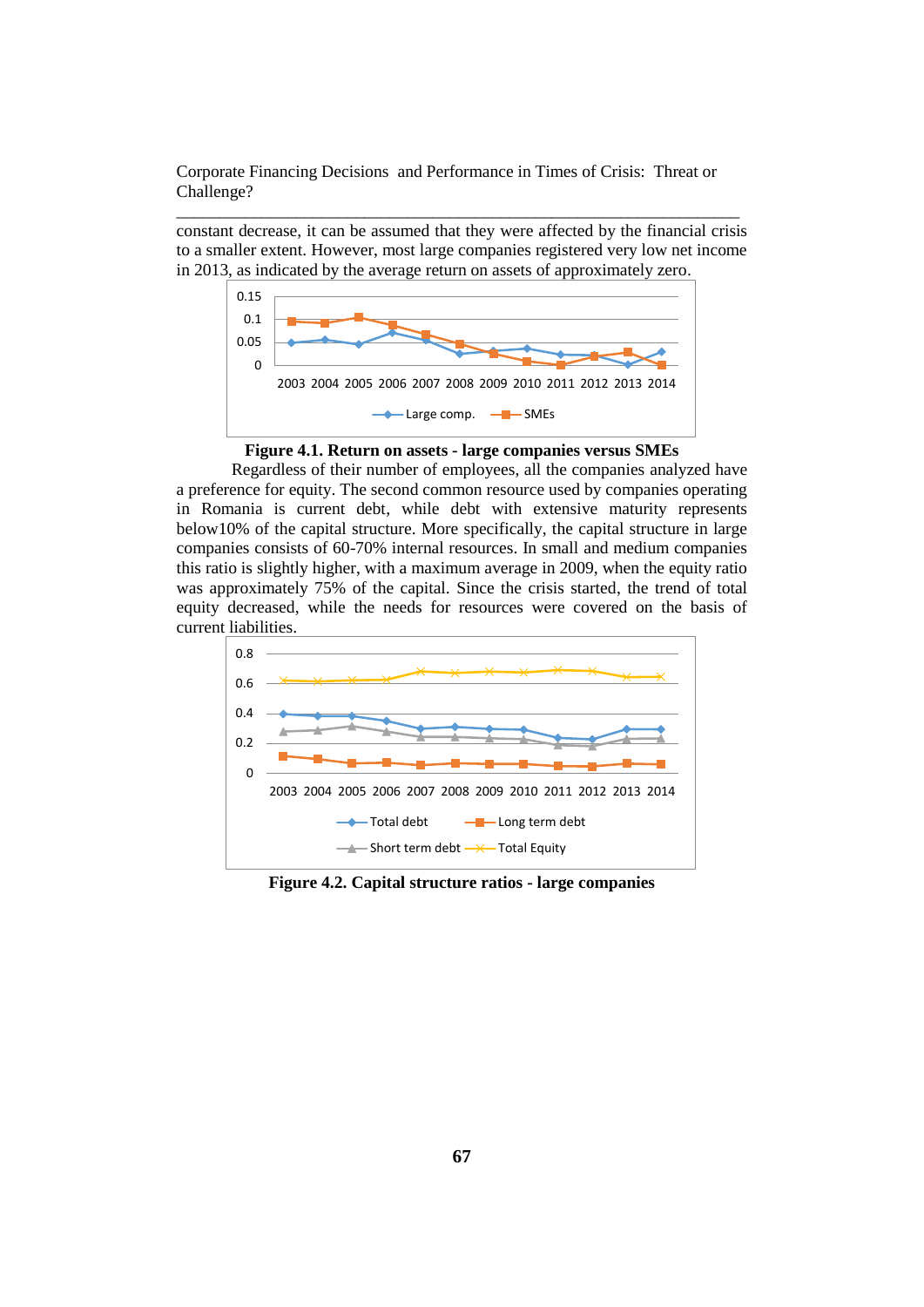

Nicoleta Moldovan, Sorana Vătavu, Crisan Albu, Cristina Stanciu, Robert Panait

**Figure 4.3. Capital structure ratios - SMEs**

According to fig. 4.4 before the crisis companies had approximately 55% of fixed assets in their patrimony, large companies indicating a slightly higher percentage of tangible assets in total assets. However, from 2007, when the tangibility ratio reached 57% for all companies, regardless of their size, the SMEs experienced a large continuous growth, up to 64% of their total assets in 2014. Large companies also increased their level of tangible assets, but in a smaller extent, reaching 58% of fixed assets in 2014.



**Figure 4.4. Level of fixed assets in total assets - large companies versus SMEs**

Large companies maintained their level of sales until 2012, to an average of 100 million lei, even after the crisis started, but from 2012 they faced an important decrease, sales dropping with 50%. In the first period analyzed, SMEs registered an increase in their sales, from 8 to 11 million lei, but faced a gradual decline to only half a million lei since the crisis started.



 **Figure 4.5. Level of sales turnover (size) - large companies versus SMEs**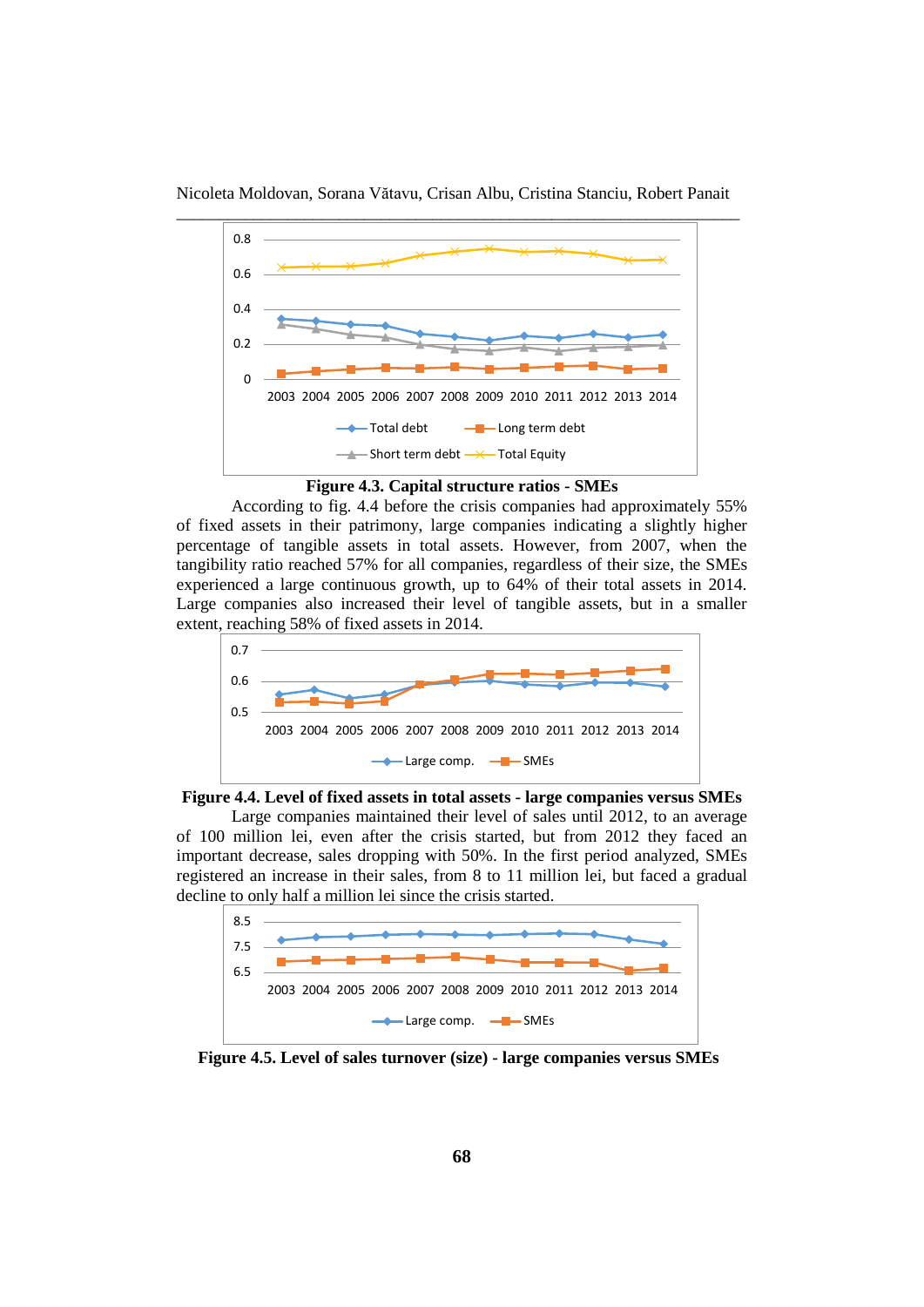\_\_\_\_\_\_\_\_\_\_\_\_\_\_\_\_\_\_\_\_\_\_\_\_\_\_\_\_\_\_\_\_\_\_\_\_\_\_\_\_\_\_\_\_\_\_\_\_\_\_\_\_\_\_\_\_\_\_\_\_\_\_\_\_\_\_

Before the crisis, liquidity ratio was higher for large companies, but from 2007 SMEs reduced their level of current debt, registering higher liquidity ratios compared to large companies. The crisis had an important influence on the companies' financing decisions since the management of current assets changed. Companies tried to lower their debt, and finance their current assets with internal resources and reduce their financial risks.





As fig. 4.7 illustrates, business risk increased over the period analyzed, especially for SMEs. Large companies managed to reduce and balance it during the crisis period. The average values of this risk variable prove the negative impact of the financial crisis, showing that earnings volatility during this unstable period is very high. In addition, the financial uncertainty for small and medium companies is extremely high during the crisis.



**Figure 4.7. Risk - large companies versus SMEs**

The state tried to cope with risks and loses involved by the crisis deepening, inducing constant changes in macroeconomic factors such as taxation or inflation. As observed in fig. 4.8, the inflation rate decreased continually from 2003, when it was 14.1%, to 1.4% in 2014. The level of taxes paid out from corporate profits is larger for SMEs. In 2003 these paid approximately 30% of their gross earnings, while large companies had tax expenses of 25%. Over time, these percentages decreased, to a level close to 13-14% regardless of the size of the companies analyzed. This lower percentage of taxes paid is an annual average, showing that by the end of the period analyzed, more companies were affected while the crisis continued in term of their gross earnings.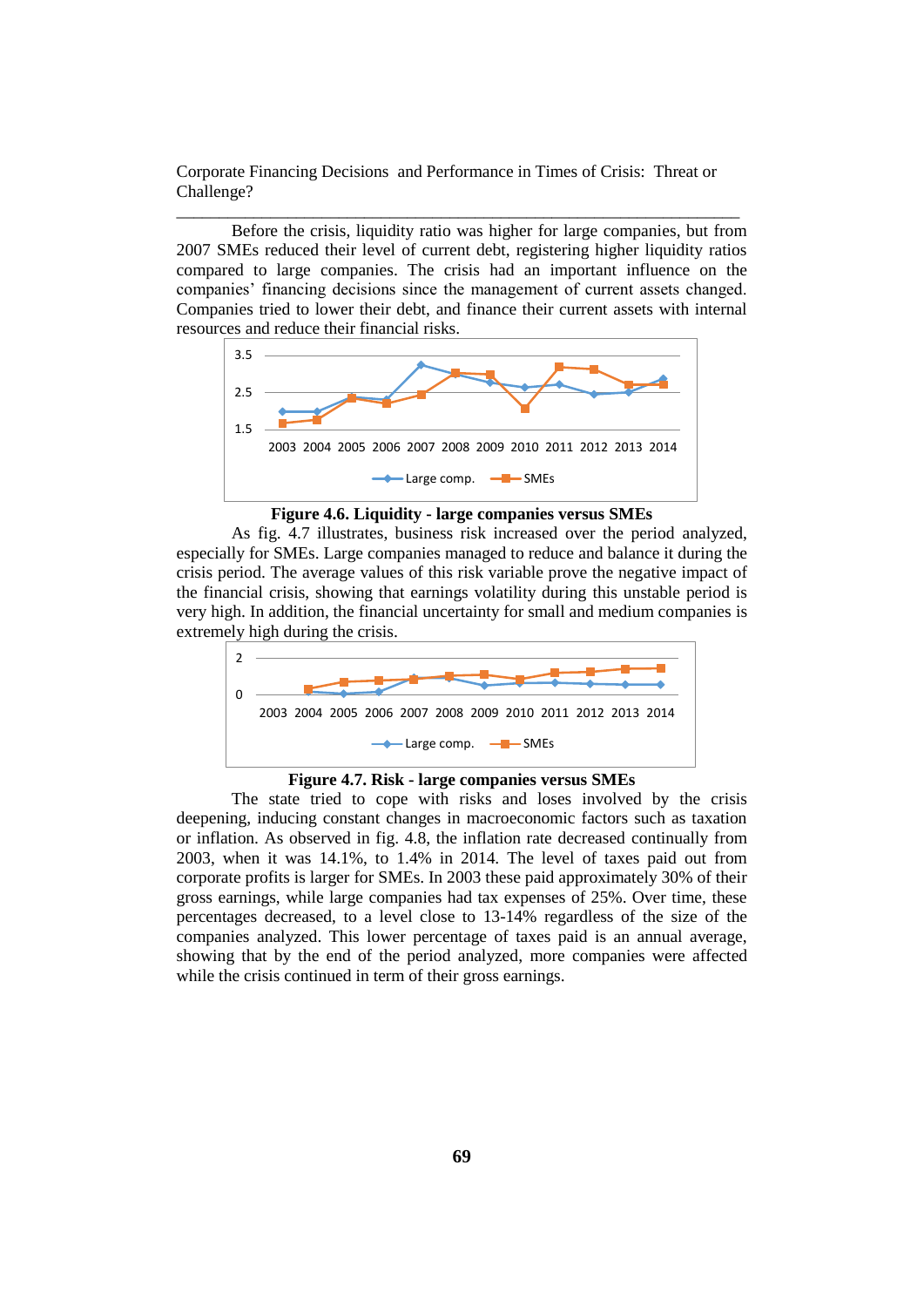

**Figure 4.8. Level of taxes paid from earnings before interest and tax and rate of inflation - large companies versus SMEs**

#### **5. Findings**

Table 5.1 and 5.2 present the main results of the comparative regression analysis, for large companies and SMEs, over the 2003-2014 period. The first model used, OLS is a Pooled Ordinary Least Square regression model applied on return on assets of large companies and respectively on SMEs listed on Bucharest Stock Exchange. The second model computed was fixed effects (FE), followed by random effects (RE) models, and for those panels where the Hausman test suggested that companies have specific characteristics which influence the relationships between variables, a corrected fixed effect model was used to receive more reliable coefficients. In case the Hausman test indicated that the sample or sub-sample is not affected by company characteristics, a RE corrected model was used, and included in the table only if these results were different from those obtained with the initial RE model. The final model employed was the Generalized Method of Moments using lagged dependent variable. Its results showed that, regardless of the company size or time period, return on assets is directly correlated to its previous year level. Sargan tests validate the over-identifying restrictions, with the highest probability of 99% for the overall period samples. The Arrelano Bond test for serial correlation in the first-differenced errors also validates the GMM models results. For every coefficient of independent variables t-values are specified in the tables.

|                     | <b>OLS</b>  | FE         | RE         | <b>GMM</b>  |
|---------------------|-------------|------------|------------|-------------|
| L.ROA               |             |            |            | $0.471***$  |
|                     |             |            |            | (33.36)     |
| L <sub>2</sub> .ROA |             |            |            | $0.066***$  |
|                     |             |            |            | (3.71)      |
| Equity              | $0.114***$  | $0.104***$ | $0.106***$ | $0.059***$  |
|                     | (5.82)      | (3.44)     | (4.5)      | (7.00)      |
| Tang                | $-0.095***$ | $-0.047$   | $-0.076**$ | $-0.178***$ |
|                     | $(-4.13)$   | $(-1.15)$  | $(-2.52)$  | $(-20.38)$  |
| Size                | 0.006       |            | 0.002      | $0.013***$  |
|                     | (1.43)      | $(-0.04)$  | (0.50)     | (11.47)     |

|                       | Table 5.1. Factors with potential influence on the performance of large |
|-----------------------|-------------------------------------------------------------------------|
| companies (2003-2014) |                                                                         |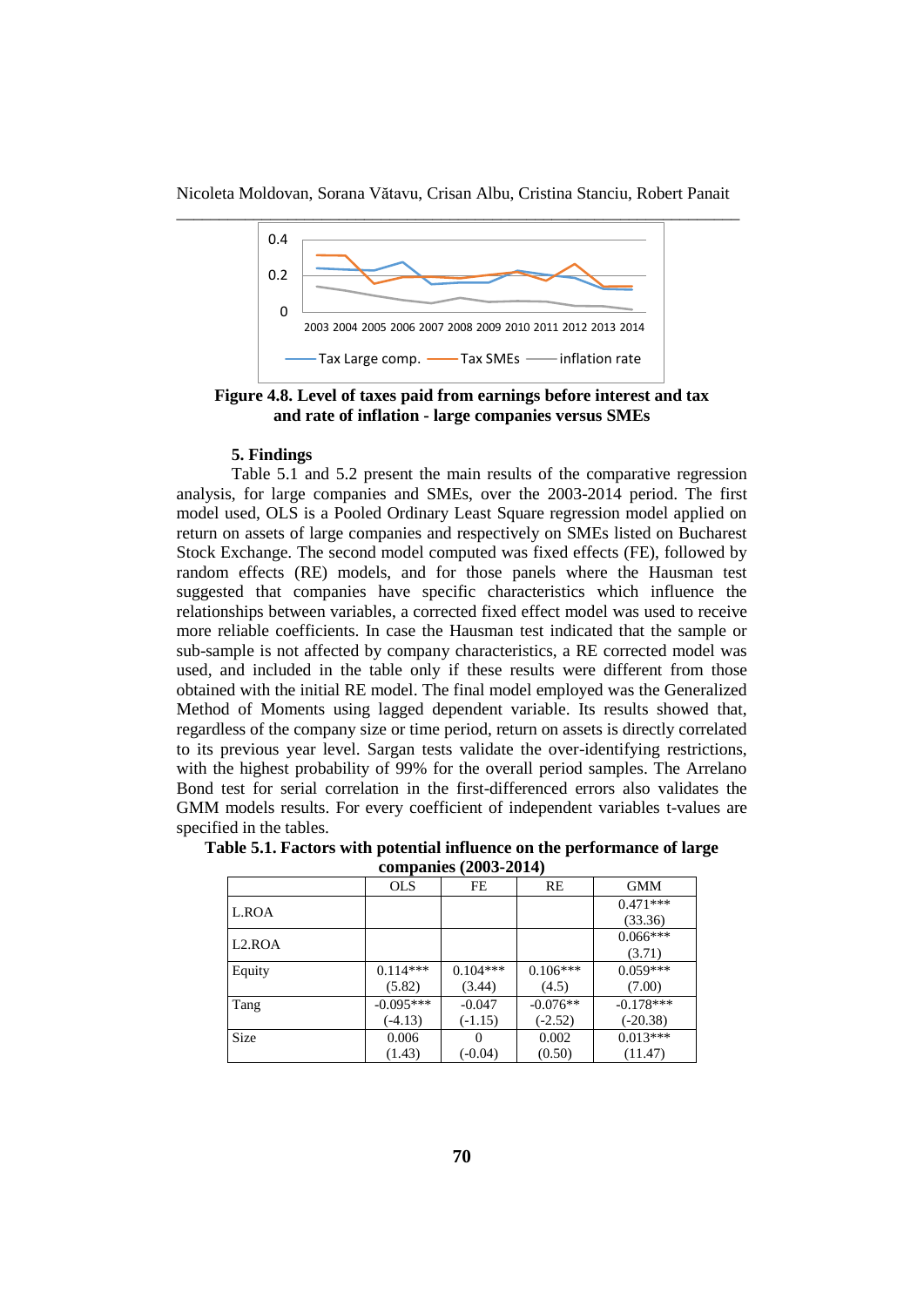| Liquid                | $\Omega$    | $\Omega$    | $\Omega$    | $-0.00***$    |
|-----------------------|-------------|-------------|-------------|---------------|
|                       | (0.25)      | $(-0.04)$   | (0.04)      | $(-8.93)$     |
| Risk                  | 0           | $\Omega$    | $\Omega$    | 0             |
|                       | $(-0.09)$   | (0.52)      | (0.28)      | $(-0.35)$     |
| Tax                   | 0.013       | $\Omega$    | 0.006       | $0.018***$    |
|                       | (0.70)      | (0.03)      | (0.32)      | (4.64)        |
| Inflation             | 0.035       | 0.04        | 0.034       | $-0.183***$   |
|                       | (0.20)      | (0.28)      | (0.24)      | $(-3.00)$     |
| Crisis                | $-0.034***$ | $-0.034***$ | $-0.034***$ | $-0.021***$   |
|                       | $(-3.34)$   | $(-3.71)$   | $(-3.66)$   | $(-12.20)$    |
| Cons                  | $-0.013$    | 0.019       | 0.011       |               |
|                       | $(-0.32)$   | (0.34)      | (0.24)      |               |
| R-Squared             | 0.13        | 0.21        | 0.26        |               |
| F / Wald Test         | $8.00***$   | $4.34***$   | 46.36***    | 121987.11***  |
| Hausman               |             |             | 0.9633      |               |
| Sargan (prob.)        |             |             |             | 36.87 (0.99)  |
|                       |             |             |             | $-3.29(0.00)$ |
| Arr-Bond test (prob.) |             |             |             | $-0.79(0.43)$ |

Corporate Financing Decisions and Performance in Times of Crisis: Threat or Challenge?

 $*p< 0.1$ ,  $*p< 0.05$ ,  $**p< 0.01$ ; t statistics are reported in parenthesis Source: our own calculations using STATA 13.0

| Table 5.2. Factors with potential influence on the performance of SMEs (2003- |
|-------------------------------------------------------------------------------|
| 2014)                                                                         |

|               |             | 401 T       |             |             |             |
|---------------|-------------|-------------|-------------|-------------|-------------|
|               | <b>OLS</b>  | FE          | RE          | FE corr     | <b>GMM</b>  |
| L.ROA         |             |             |             |             | 1.339***    |
|               |             |             |             |             | (15.50)     |
| Equity        | $-1.007***$ | $-0.495*$   | $-1.020***$ | $-0.495$    | $-0.571***$ |
|               | $(-5.85)$   | $(-1.72)$   | $(-5.07)$   | $(-1.53)$   | $(-8.60)$   |
| Tang          | 0.194       | $0.602**$   | 0.253       | 0.602       | 2.320***    |
|               | (0.99)      | (2)         | (1.17)      | (0.82)      | (97.78)     |
| Size          | $-0.711***$ | $-0.975***$ | $-0.777***$ | $-0.975***$ | $-0.134***$ |
|               | $(-12.56)$  | $(-13.14)$  | $-12.88$    | $(-3.11)$   | $(-11.99)$  |
| Liquid        | 0.003       | 0.001       | 0.003       | 0.001       | $0.007***$  |
|               | (0.72)      | (0.23)      | (0.51)      | (0.48)      | (5.98)      |
| Risk          | 0.020       | $0.023*$    | 0.022       | $0.023*$    | $0.022***$  |
|               | (1.39)      | (1.65)      | (1.60)      | (1.81)      | 5.53)       |
| Tax           | 0.027       | 0.078       | 0.050       | 0.078       | $-0.047$    |
|               | (0.19)      | (0.53)      | (0.35)      | (0.88)      | $(-1.15)$   |
| Inflation     | $-0.705$    | 0.214       | $-0.493$    | 0.214       | $1.984***$  |
|               | $(-0.39)$   | (0.13)      | $(-0.29)$   | (0.23)      | (3.53)      |
| Crisis        | $-0.077$    | $-0.143$    | $-0.086$    | $-0.143*$   | $-0.010$    |
|               | $-0.75$     | $(-1.49)$   | $(-0.86)$   | $(-1.82)$   | $(-0.46)$   |
| Cons          | 5.719***    | 6.886***    | $6.099***$  | $6.886***$  |             |
|               | (11.74)     | (11.12)     | (11.83)     | (3.38)      |             |
| R-Squared     | 0.37        | 0.46        | 0.44        | 0.46        |             |
| F / Wald Test | $30.65***$  | 38.91***    | 263.61***   | 3.29***     | 33970.79*** |
|               | <b>OLS</b>  | FE          | RE          | FE corr     | <b>GMM</b>  |
| Hausman       |             |             | 54.09***    |             |             |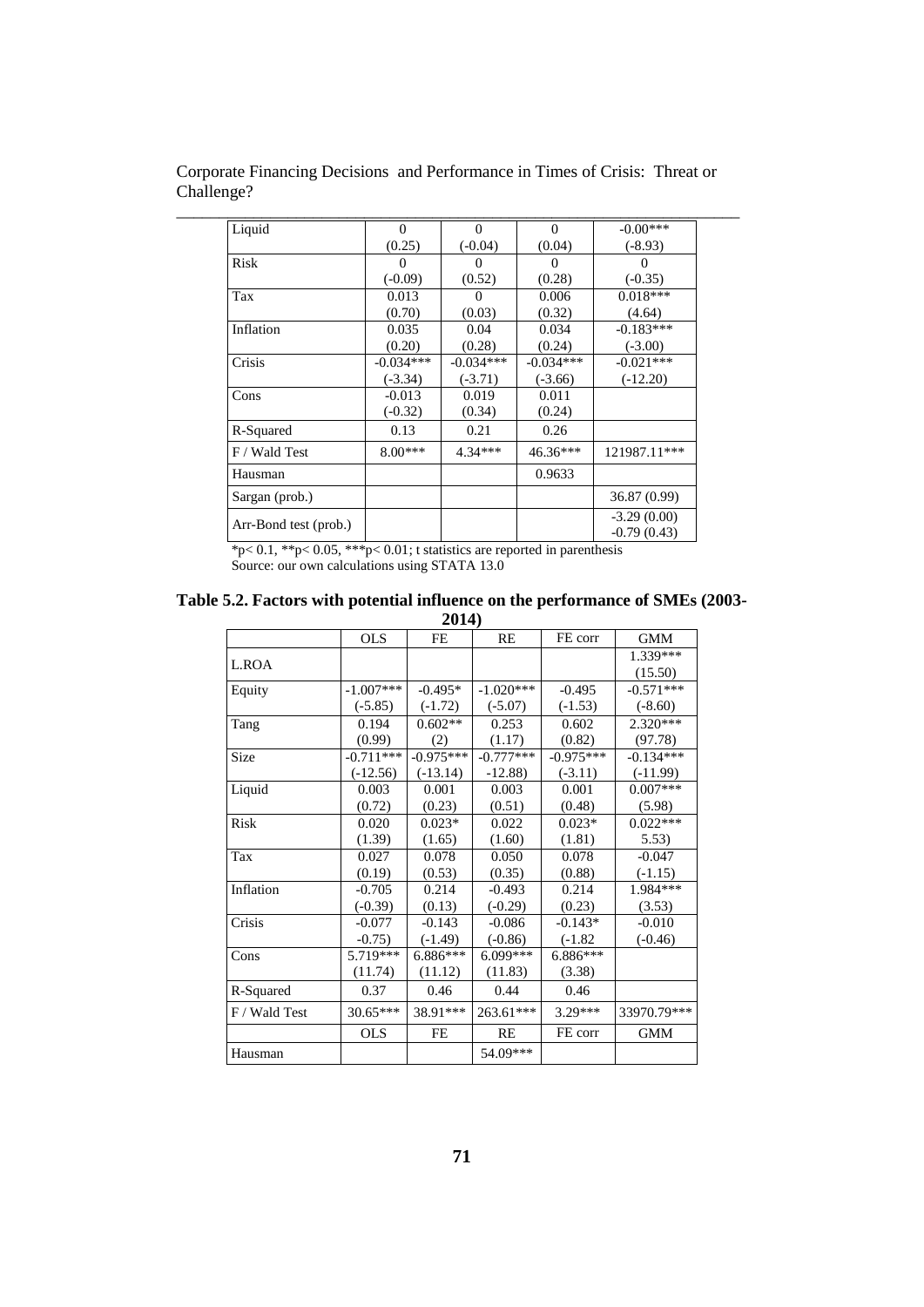Nicoleta Moldovan, Sorana Vătavu, Crisan Albu, Cristina Stanciu, Robert Panait

| Sargan (prob.) |  |  | 33.62(0.99)   |  |
|----------------|--|--|---------------|--|
| Arr-Bond test  |  |  | $-0.97(0.33)$ |  |
| (prob.         |  |  | $-1.32(0.19)$ |  |

 $*p< 0.1, **p< 0.05, ***p< 0.01$ ; t statistics are reported inparenthesis

Source: our own calculations using STATA 13.0

Regression results indicate that capital structure has an important influence on the corporate performance, but this is specific to company size. Over the 12 year period, equity ratio is positively correlated to the performance of large companies, but has a negative influence on the SMEs. These results show that large companies are more profitable when they dispose of higher values of internal resources. On the contrary, profitable small and medium-sized companies depend more on borrowed resources. Raising equity through financial markets is more accessible for large companies. Risk-averse investors who want to mobilize their savings on the stock market assess these companies as more secure. In contrast, raising funds through equity or shares issuance remains a challenge for SMEs, despite the fact that over the past years their equity ratio constantly increased.

Table 5.3 and 5.4 include the regression models applied on the panel of large companies, over the sub-periods: pre-crisis period (2003-2007)and during the crisis period (2008-2014).Tables 5.5 and 5.6 present the regression models employed over SMEs database, over the sub-periods .For large companies, equity ratio had more influence on ROA before the crisis started. However, the coefficients of equity proxy were statistically significant at 1% level, confirming the direct impact of equity level on profitability. The financing decisions of SMEs were highly sensitive to economic changes produced during financial crisis. High equity ratios characterized profitable small and medium companies until 2007. However, since the crisis emerged, results show that SMEs are less profitable when their capital structure is predominantly consisting of internal resources.

|             | companies before the erisis |             |             |            |             |  |  |
|-------------|-----------------------------|-------------|-------------|------------|-------------|--|--|
|             | <b>OLS</b>                  | <b>FE</b>   | RE          | FE corr    | <b>GMM</b>  |  |  |
| L.ROA       |                             |             |             |            | $0.164**$   |  |  |
|             |                             |             |             |            | (1.99)      |  |  |
| Equity      | $0.189***$                  | $0.190***$  | $0.192***$  | $0.190**$  | $0.163***$  |  |  |
|             | (5.78)                      | (3.29)      | (4.87)      | (2.12)     | (3.46)      |  |  |
| Tang        | $-0.155***$                 | $-0.209***$ | $-0.155***$ | $-0.209**$ | $-0.312***$ |  |  |
|             | $(-4.08)$                   | $(-2.87)$   | $(-3.33)$   | $(-2.12)$  | $(-4.01)$   |  |  |
| Size        | 0.010                       | $0.117**$   | 0.016       | $0.117*$   | $0.022***$  |  |  |
|             | (1.11)                      | (2.50)      | (1.25)      | (1.85)     | (3.58)      |  |  |
| Liquid      | $-0.005***$                 | $-0.009***$ | $-0.008***$ | $-0.009**$ | $-0.011***$ |  |  |
|             | $(-2.67)$                   | $(-3.12)$   | $(-4.09)$   | $(-2.01)$  | $(-3.29)$   |  |  |
| <b>Risk</b> | 0.001                       | 0.001       | 0.001       | 0.001      | $-0.001$    |  |  |
|             | (0.58)                      | (0.45)      | (0.77)      | (0.42)     | $(-0.41)$   |  |  |
| Tax         | $-0.023$                    | $-0.008$    | $-0.014$    | $-0.008$   | $0.019**$   |  |  |
|             | $(-1.06)$                   | $(-0.41)$   | $(-0.7)$    | $(-0.49)$  | (2.14)      |  |  |
| Inflation   | 0.023                       | 0.150       | $-0.015$    | 0.150      | $-0.186$    |  |  |

**Table 5.3 Factors with potential influence on the performance of large companies before the crisis**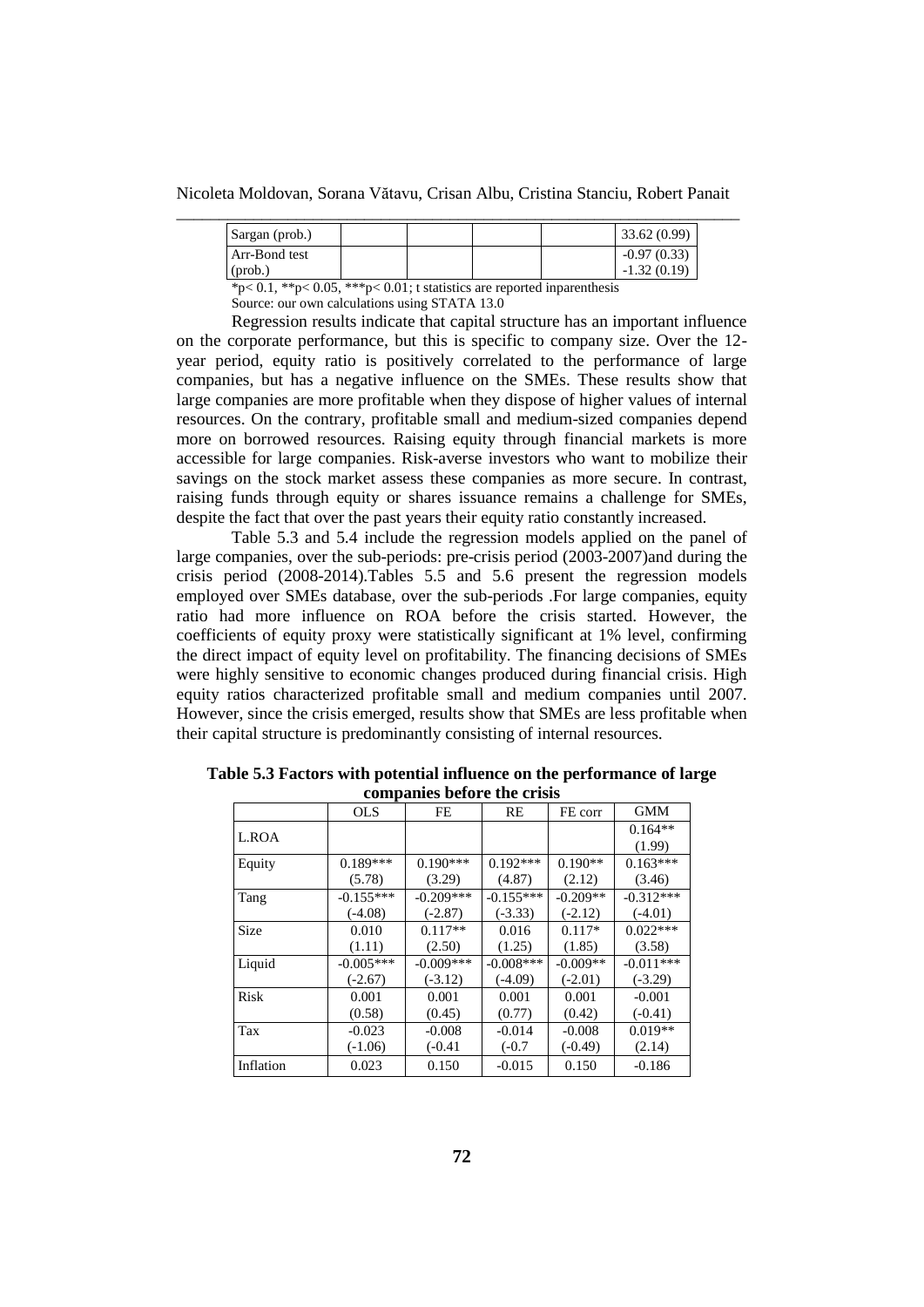Corporate Financing Decisions and Performance in Times of Crisis: Threat or Challenge?

|                          | (0.11)                | (0.76)          | $(-0.09)$             | (0.56)                | $(-1.07)$                   |
|--------------------------|-----------------------|-----------------|-----------------------|-----------------------|-----------------------------|
| Cons                     | $-0.037$<br>$(-0.44)$ | 0.019<br>(0.34) | $-0.077$<br>$(-0.68)$ | $-0.860$<br>$(-1.60)$ |                             |
| R-Squared                | 0.21                  | 0.22            | 0.17                  | 0.22                  |                             |
| F / Wald Test            | $6.03***$             | $4.75***$       | $35.29***$            | $4.67***$             | $52.41***$                  |
| Hausman                  |                       |                 | $17.04**$             |                       |                             |
| Sargan (prob.)           |                       |                 |                       |                       | 5.16(0.74)                  |
| Arr-Bond test<br>(prob.) |                       |                 |                       |                       | $-1.87(0.06)$<br>1.03(0.31) |

 $*p< 0.1, **p< 0.05, ***p< 0.01$ ; t statistics are reported in parenthesis

**Table 5.4. Factors with potential influence on the performance of large companies during the crisis**

|                       | <b>OLS</b>  | FE        | RE                | <b>GMM</b>                  |
|-----------------------|-------------|-----------|-------------------|-----------------------------|
| L.ROA                 |             |           |                   | $0.426***$                  |
|                       |             |           |                   | (6.40)                      |
|                       | <b>OLS</b>  | FE        | RE                | <b>GMM</b>                  |
| Equity                | $0.090***$  | 0.055     | $0.79**$          | $0.107***$                  |
|                       | (3.35)      | (1.03)    | (2.38)            | (3.10)                      |
| Tang                  | $-0.084***$ | $-0.063$  | $-0.071*$         | 0.002                       |
|                       | $(-2.86)$   | $(-0.98)$ | $(-1.82)$         | (0.05)                      |
| Size                  | 0.005       | 0         | 0.001             | $0.042***$                  |
|                       | (1.04)      | (0.02)    | (0.21)            | (12.08)                     |
| Liquid                | $\theta$    | $\theta$  | $\theta$          | $\theta$                    |
|                       | (0.49)      | (0.34)    | (0.43)            | $(-0.76)$                   |
| <b>Risk</b>           | $\theta$    | $\Omega$  | $\Omega$          | $0***$                      |
|                       | $(-0.04)$   | $(-0.46)$ | $(-0.37)$         | (5.49)                      |
| Tax                   | $0.054*$    | 0         | 0.030             | 0.029                       |
|                       | (1.79)      | (0.33)    | (1.01)            | (1.06)                      |
| Inflation             | 0.034       | 0.080     | 0.056             | $-0.093$                    |
|                       | (0.13)      | (0.33)    | (0.24)            | $(-0.61)$                   |
| Cons                  | $-0.037$    | 0.019     | $-0.003$          | $-0.404***$                 |
|                       | $(-0.81)$   | (0.28)    | $(-0.06)$         | $(-13.13)$                  |
| R-Squared             | 0.09        | 0.02      | 0.22              |                             |
| F / Wald Test         | $3.75***$   | 0.52      | 12.02**<br>$\ast$ | 2267.64***                  |
| Hausman               |             |           | 6.54              |                             |
| Sargan (prob.)        |             |           |                   | 16.67(0.61)                 |
| Arr-Bond test (prob.) |             |           |                   | $-2.07(0.04)$<br>0.57(0.57) |
|                       |             |           |                   |                             |

\*p< 0.1, \*\*p< 0.05, \*\*\*p< 0.01; t statistics are reported in parenthesis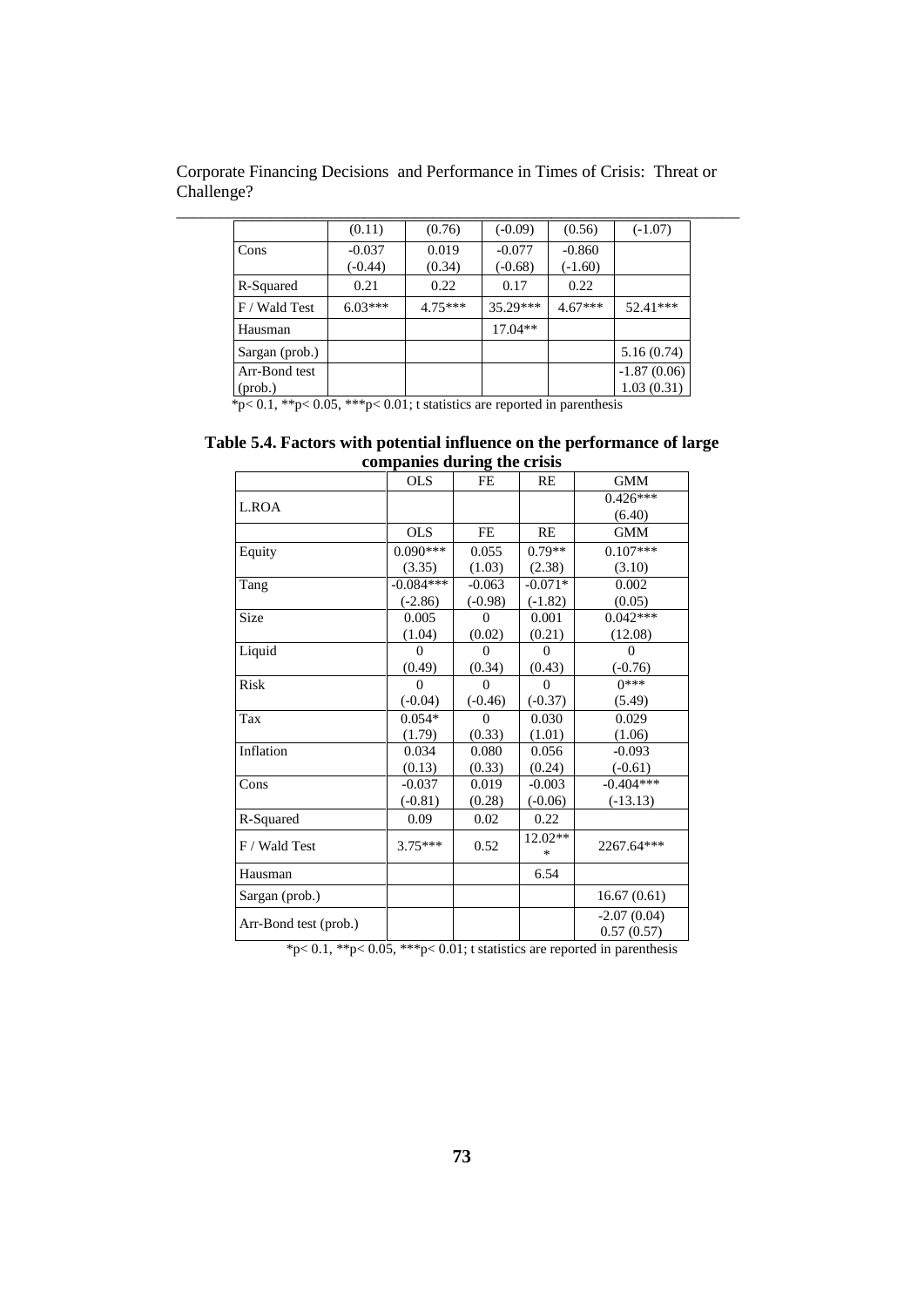| of SMEs before the crisis |             |             |             |             |               |  |  |
|---------------------------|-------------|-------------|-------------|-------------|---------------|--|--|
|                           | <b>OLS</b>  | FE          | RE          | FE corr     | <b>GMM</b>    |  |  |
| L.ROA                     |             |             |             |             | $0.445***$    |  |  |
|                           |             |             |             |             | (8.06)        |  |  |
| Equity                    | $0.149***$  | $0.220***$  | $0.171***$  | $0.220**$   | $0.127**$     |  |  |
|                           | (3.27)      | (3.36)      | (3.32)      | (2.49)      | (2.38)        |  |  |
| Tang                      | $-0.202***$ | $-0.404***$ | $-0.290***$ | $-0.404***$ | $-0.477***$   |  |  |
|                           | $(-5.73)$   | $(-7.55)$   | $(-7.08)$   | $(-3.03)$   | $(-5.95)$     |  |  |
| Size                      | 0.014       | 0.059       | 0.016       | 0.059       | 0.006         |  |  |
|                           | (0.76)      | (1.21)      | (0.65)      | (1.39)      | (0.61)        |  |  |
| Liquid                    | $\Omega$    | $-0.002$    | $-0.001$    | $-0.002$    | $-0.002$      |  |  |
|                           | $(-0.05)$   | $(-0.56)$   | $(-0.19)$   | $(-0.72)$   | $(-0.6)$      |  |  |
| Risk                      | 0.003       | $0.005**$   | $0.004**$   | $0.004***$  | $0.006***$    |  |  |
|                           | (1.46)      | (2.55)      | (2.28)      | (5.83)      | (21.89)       |  |  |
| Tax                       | $-0.091**$  | $-0.103***$ | $-0.109***$ | $-0.103**$  | $-0.188***$   |  |  |
|                           | $(-2.310)$  | $(-2.62)$   | $(-3.00)$   | $(-2.52)$   | $(-5.66)$     |  |  |
| Inflation                 | $0.522*$    | $0.502**$   | $0.512**$   | $0.502*$    | $0.301*$      |  |  |
|                           | (1.97)      | (2.25)      | (2.43)      | (1.99)      | (1.82)        |  |  |
| Cons                      | $-0.023$    | $-0.263$    | 0.002       | $-0.263$    |               |  |  |
|                           | $(-0.15)$   | $(-0.72)$   | (0.01)      | $(-0.79)$   |               |  |  |
| R-Squared                 | 0.27        | 0.45        | 0.43        | 0.45        |               |  |  |
| F / Wald Test             | $7.65***$   | $12.27***$  | 77.81***    | 8.38***     | 1532.54***    |  |  |
| Hausman                   |             |             | 14.97**     |             |               |  |  |
| Sargan (prob.)            |             |             |             |             | 4.25(0.84)    |  |  |
| Arr-Bond test,            |             |             |             |             | $-2.85(0.04)$ |  |  |
| $(prob.)$                 |             |             |             |             | 1.30(0.19)    |  |  |

Nicoleta Moldovan, Sorana Vătavu, Crisan Albu, Cristina Stanciu, Robert Panait \_\_\_\_\_\_\_\_\_\_\_\_\_\_\_\_\_\_\_\_\_\_\_\_\_\_\_\_\_\_\_\_\_\_\_\_\_\_\_\_\_\_\_\_\_\_\_\_\_\_\_\_\_\_\_\_\_\_\_\_\_\_\_\_\_\_

**Table 5.5 Factors with potential influence on the performance**

 $*p< 0.1, **p< 0.05, ***p< 0.01$ ; t reported in parenthesis

| Table 5.6 Factors with potential influence on the performance |                           |  |
|---------------------------------------------------------------|---------------------------|--|
|                                                               | of SMEs during the crisis |  |

|           | <b>OLS</b>  | FE          | RE          | FE corr     | <b>GMM</b>  |
|-----------|-------------|-------------|-------------|-------------|-------------|
|           |             |             |             |             | 2.076***    |
| L.ROA     |             |             |             |             | (3.21)      |
| Equity    | $-1.305***$ | $-0.481$    | $-1.249***$ | $-0.481$    | 0.091       |
|           | $(-4.94)$   | $(-0.89)$   | $(-4.14)$   | $(-0.97)$   | (0.16)      |
| Tang      | 0.315       | 2.489***    | 0.506       | 2.489       | 3.955***    |
|           | (1.08)      | (3.91)      | (1.49)      | (1.21)      | (8.34)      |
| Size      | $-0.076***$ | $-0.771***$ | $-0.797***$ | $-0.771***$ | $-0.372***$ |
|           | $(-9.90)$   | $(-6.68)$   | $(-9.61)$   | $(-3.72)$   | $(-6.34)$   |
| Liquid    | 0.006       | 0.003       | 0.005       | 0.003       | 0.006       |
|           | (0.94)      | (0.40)      | (0.76)      | (0.94)      | (0.81)      |
| Risk      | 0.036       | $0.052*$    | $0.045*$    | $0.052*$    | $0.016***$  |
|           | (1.6)       | (1.84)      | (1.88)      | (1.80)      | (3.04)      |
| Tax       | 0.117       | $-0.151$    | 0.136       | $-0.151$    | 0.007       |
|           | (0.61)      | (0.78)      | (0.72)      | (1.21)      | (0.19)      |
| Inflation | 0.550       | 0.956       | 0.915       | 0.956       | 0.810       |
|           | (0.18)      | (0.34)      | (0.31)      | (0.39)      | (0.44)      |
| Cons      | 5.964***    | $4.061***$  | 6.037***    | $4.061**$   |             |
|           | (9.1)       | (3.83)      | (8.44)      | (2.28)      |             |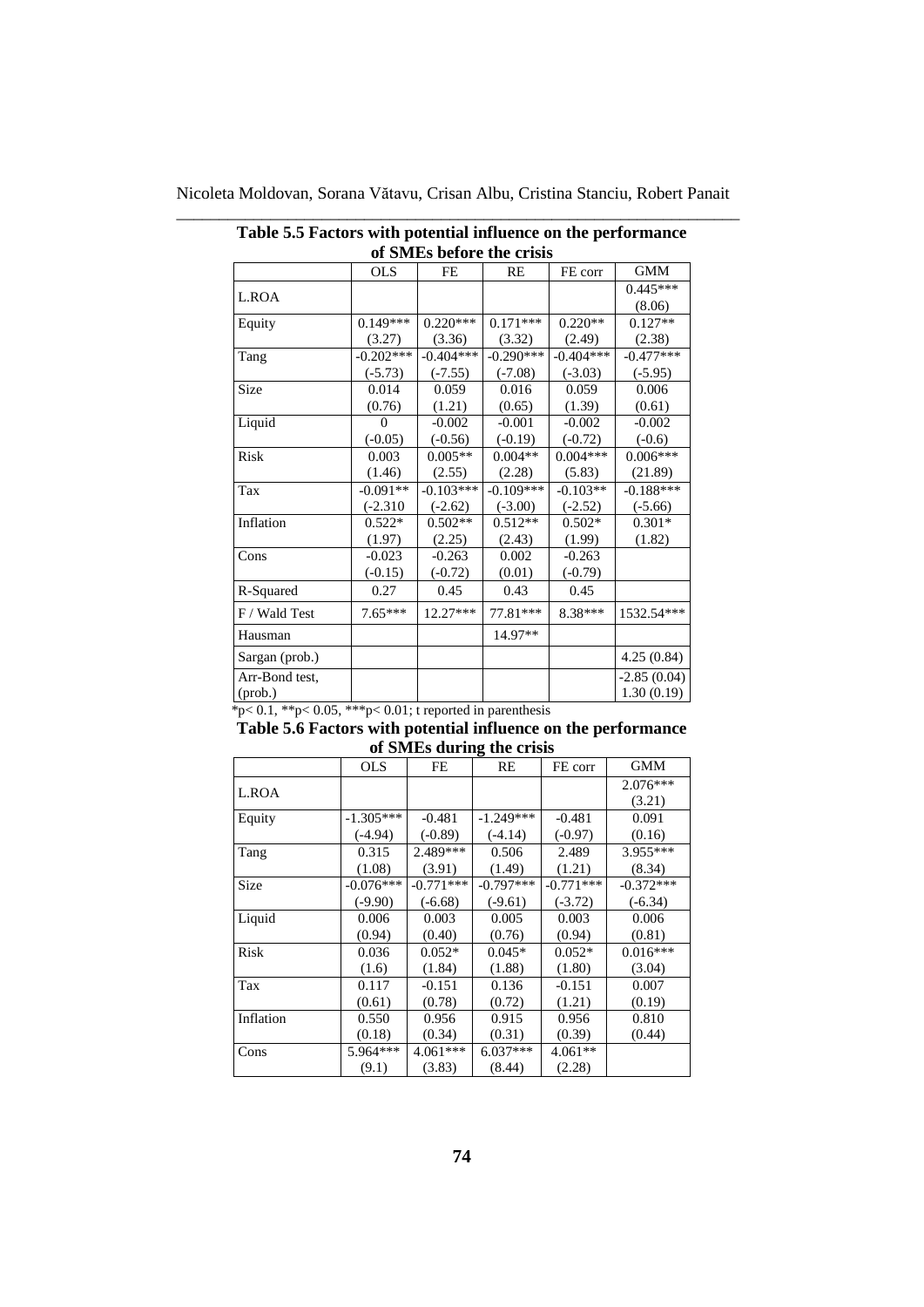Corporate Financing Decisions and Performance in Times of Crisis: Threat or Challenge?

| R-Squared      | 0.42       | 0.49       | 0.46        | 0.49      |               |
|----------------|------------|------------|-------------|-----------|---------------|
| F / Wald Test  | $26.34***$ | $30.75***$ | $192.52***$ | $3.61***$ | 245.92***     |
| Hausman        |            |            | $14.79***$  |           |               |
| Sargan (prob.) |            |            |             |           | 6.06(0.53)    |
| Arr-Bond test, |            |            |             |           | $-0.87(0.38)$ |
| (prob.)        |            |            |             |           | $-1.42(0.16)$ |

 $*_{p< 0.1}$ ,  $*_{p< 0.05}$ ,  $*_{p< 0.01}$ ; t statistics are reported in parenthesis Source: Tables  $5.3 - 5.6$  include our own calculations using STATA 13.0

In terms of the level of fixed assets, different results were found depending on the size of the companies analyzed. The overall period indicated an opposite influence: large companies with lower ratios of fixed assets in total assets are more profitable, while SMEs register higher returns when they own more tangible assets. Although, for large companies, tangibility variable reflected a higher influence on performance before the crisis, its coefficients were statistically significant to a lesser extent after 2008. Before the crisis, small and medium-sized companies performed better with low levels of fixed assets. From 2008, profitable SMEs owned more fixed assets. Based on the influence of capital structure previously mentioned, since the crisis started, small and medium companies tend to raise more debt in order to expand and increase their profits. Borrowed funds are more accessible when companies prove their security with fixed assets used as collateral. Also, the increase in tangibility presented in the descriptive analysis shows that SMEs invested in order to develop their businesses and limited their level of current assets to reduce their inventory expenses.

The level of sales turnover, used as proxy for the size variable, also reflects different influences on companies listed on the BSE. The obvious relationship between sales and returns is a positive one, but it was confirmed only for large firms. For SMEs, regression results indicate that return on assets is affected by large levels of sales. This exceptional relationship is based on the fact that small and medium companies undertake investment opportunities in order to grow when their sales have a positive dynamics. An increase in sales induces an increase in returns. But during these performing periods, companies invest in fixed assets, inducing a higher increase in the level of assets compared to the increase in net income. Therefore, the return on assets shows a decrease during this period. Such investments prove their profitability and positive net present values only based on a constant sales increase in the future.

Liquidity should have a positive influence on return on assets, as long as its level is not extremely high due to a poor inventory and accounts receivable management. Based on comparative regression results, the companies with lower liquidity levels were more profitable, but during the crisis the influence turned into a direct one. Therefore, companies tried to secure their activity by reducing the level of short-term debt. This change in the corporate financing behavior was induced by the crisis. However, liquidity coefficients are very low and statistically significant only for large companies, before the crisis began. Although the management of current assets is extremely important for a profitable performance,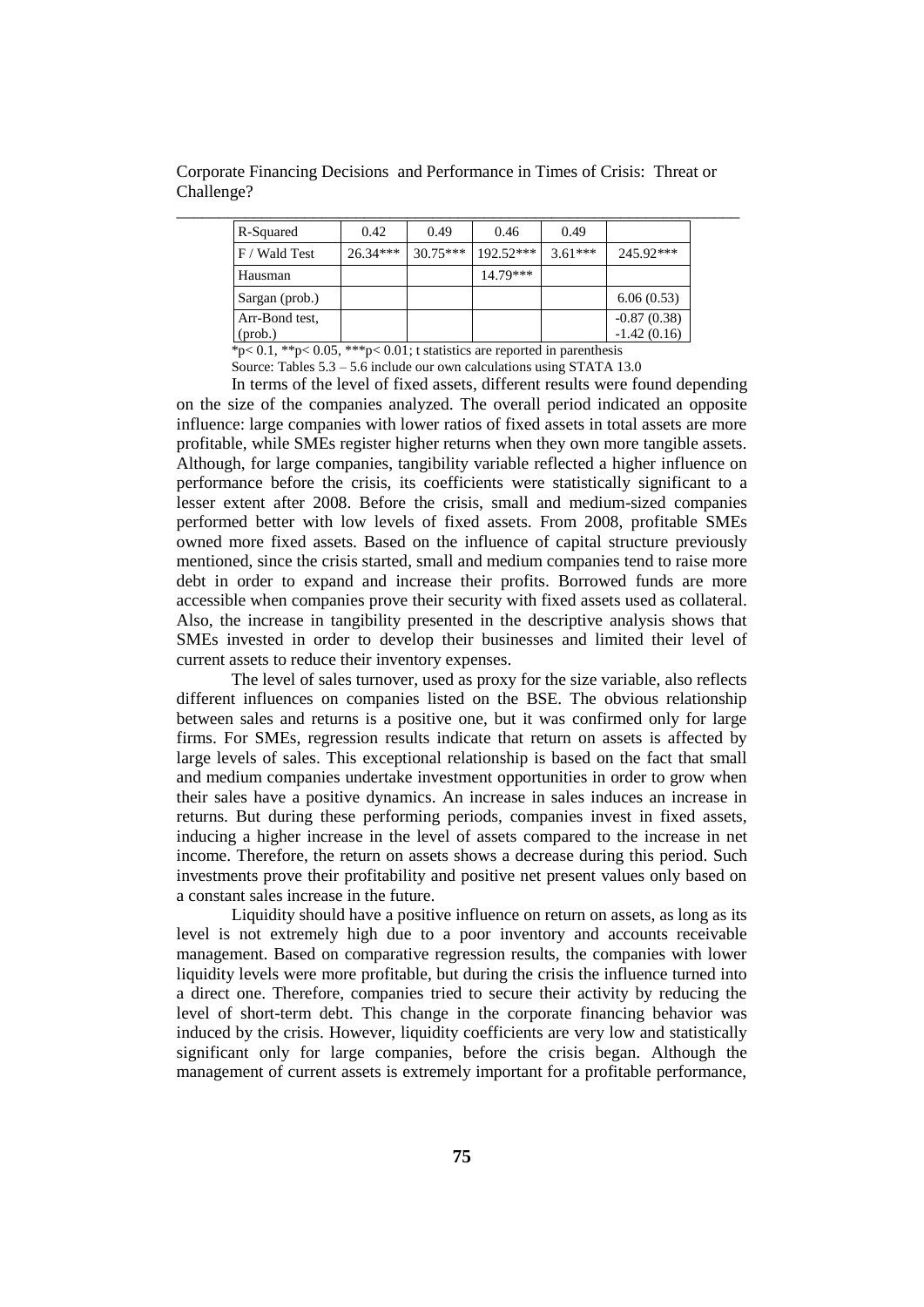liquidity is not one of the most influential factors for the return on assets registered by listed companies.

Business risk is illustrated by the profitability coefficient of variation. The risk coefficients are very low, indicating a limited impact on return on assets. Moreover, results are not statistically significant for large companies, but for SMEs, volatile earnings are specific to more profitable companies. As the descriptive analysis captured, over the crisis period, the SMEs risks were highly dynamic, increasing every year. Regression results indicate that an increase in business risk is not necessarily linked to a poor performance, at least not over the short-term.

According to the method used to compute the tax ratio, taxes paid over gross profit, companies that pay higher taxes should be associated with higher returns, as the normal income tax rate is not progressive but a fixed percentage of gross profit. Tax coefficients resulted from regression models are positive for large companies, but mostly insignificant. Tax coefficients were statistically significant for all regression models only for SMEs panel, before the crisis. These results suggest that the unique income tax rate of 16% reduces earnings of small and medium businesses, limiting their profitability.

Considering the statistically significant coefficients, the inflation rate has a negative influence. For large companies only the relevant result is the one obtained with GMM model, applied on the overall period. This shows that large companies perform better over periods of reduced inflation. On the contrary, small and medium firms used to register higher return on assets during inflationary periods. In this case, results are statistically relevant before the crisis. Moreover, they support the descriptive analysis of the overall period, indicating highest ROA levels in 2003, 2004 and 2005, when the inflation rates were at their maximum level.

As the negative coefficients show, the crisis affect the economic performance of companies listed on BSE. Although differences in results prove that SMEs were forced to make changes in their financing and investment decisions since the crisis began, the economic downturn seemed to have greater impact on large companies, as the regression coefficients of the crisis dummy variable are statistically significant at 1% level, regardless of the regression model used.

### **6. Conclusions**

Compared to studies related to identifying the determinants of capital structure, the impact of financing decisions on performance was less analyzed in Romania. According to our results, Romanian companies will keep their business operational with borrowed funds when they lack of significant profits. Alternatives for external resources are limited to loans because raising internal resources through equity issuance is difficult in less developed capital markets, like the Romanian one. Furthermore, our study proves that during the crisis, companies avoided long-term debt to protect against an increase in financial risks. The economic environment and the complexity and development stage of capital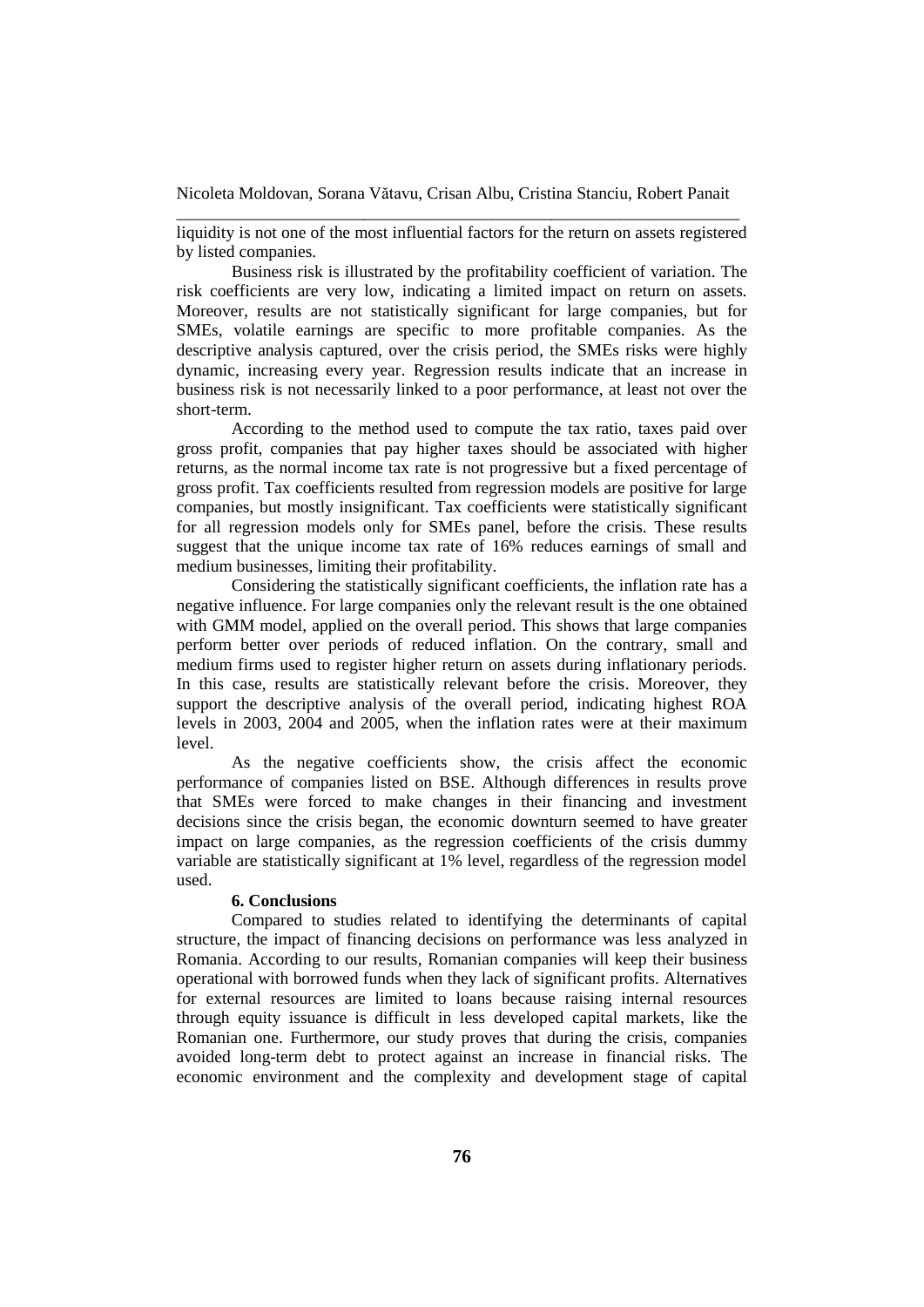markets influences decisions at financial management level but solutions offered to financial problems are limited. The main role of financial managers is to identify ways of raising capital and choose the cheapest resource, while maximizing the company's value.

\_\_\_\_\_\_\_\_\_\_\_\_\_\_\_\_\_\_\_\_\_\_\_\_\_\_\_\_\_\_\_\_\_\_\_\_\_\_\_\_\_\_\_\_\_\_\_\_\_\_\_\_\_\_\_\_\_\_\_\_\_\_\_\_\_\_

It can also be noticed that companies listed on BSE comply with the basic rule of finance, using permanent resources (equity and long term debt) to finance fixed assets, and short-term debt to cover current assets. Although current liabilities represent most of the borrowed capital, these resources finance current assets, and are not used for investments. The results also highlight that companies operating in Romania follow the pecking order theory, since they access external resources only if the internal funds are insufficient. Although the theory mentions a specific hierarchy, our analysis indicates that companies rarely resort to raising equity through capital markets. Essentially, companies listed on BSE avoid raising capital by issuing preferred shares, and prefer short-term loans for raising production and long-term borrowed resources, thus signaling on the market a need for equity and opportunities for profitable investments. These results confirm those of previous studies on emerging countries (Fama and French, 2004; Beck et al., 2008; Pirtea et al., 2014).

Profitability is sensitive to the capital mix of the company, but also to its size. Large companies recorded higher performance based on higher equity ratios, while small and medium-sized companies are more profitable with higher leverage ratios. Since the crisis started, SMEs tend to increase the level of fixed assets, using them as collateral in order to access borrowed funds. Liquidity ratios show higher risk-aversion in the SMEs case, which need a better management of current assets, especially when it comes to their accounts receivable.

Nowadays, most companies experience the crisis effects and strive for the sustainability of their business. In the complex context of the economic environment evolution and dynamics, to ensure a proper and functional activity, companies depend on their financing opportunities under severe and competitive conditions. On this background, the financial crisis greatly affected the economic performance of all companies listed on BSE, and to a greater extent SMEs. Although these tried to take minimum risks, they faced major fallout in performance throughout the overall period, bearing important changes in financing and investment decisions.

#### **ACKNOWLEDGMENTS**

**1.** *This work was supported by a grant from Iceland, Liechtenstein and Norway through the project 14-SEE-PC-RO TIMISOA01 "Transnational cooperation for research consolidation through knowledge and innovation transfer - KnowReset" cofunded from the EEA Financial Mechanism 2009-2014 - Inter-institutional cooperation projects, Contract no. 2/21/07.2014 and the project 15-SEE-PC-RO TIMISOA01 "Opportunities and challenges for tertiary educational system in promoting evidenceinformed good governance society - ActiveGovEdu" co-funded from the EEA Financial Mechanism 2009-2014 - Inter-institutional cooperation projects, Contract no. 2/24/07.2015.*